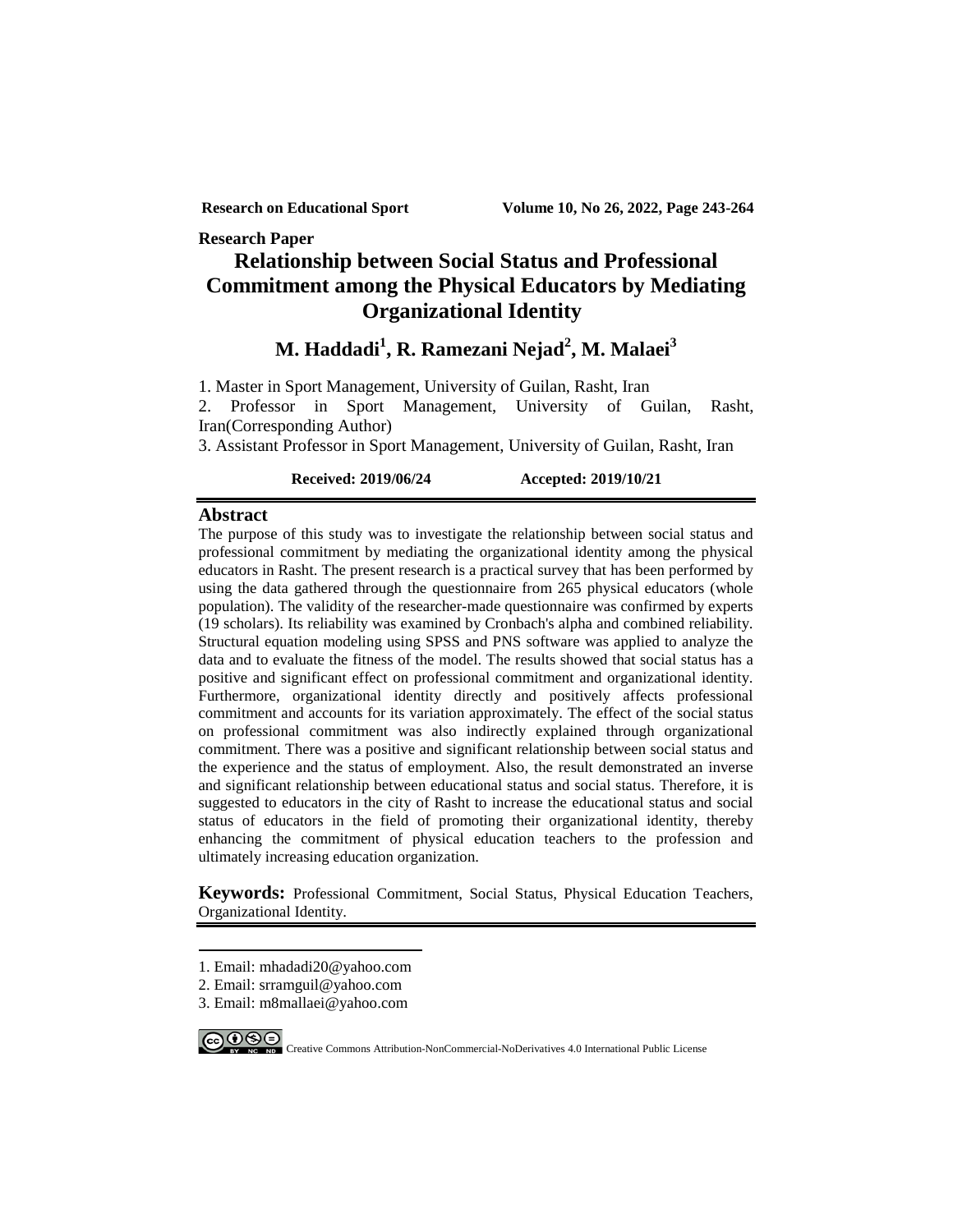**Haddadi: Relationship between Social Status and**... **244**

## **Extended Abstract Background and Purpose**

Nowadays, human resources have special importance in comparison with other resources and facilities of the organization. Therefore, many managers of organizations are concerned with providing proper support for human agents to carry out their professional duties with a full sense of responsibility and commitment. As a valuable asset of the organization, the quality of human capital can be the reason for organizations' prosperity (Abtahi & Molaei, 2006; Ahmadwand & Portofik, 2014). Hence, the qualitative improvement of human resources is indispensable. Due to this importance, this study aims to examine the association between social status and professional commitment with the mediation of the organizational identity of physical Educators in Rasht.

## **Methodology**

The present study is an applied research in terms of purpose and descriptivecorrelational in its nature. The statistical population of the study consisted of all teachers of physical education in Rasht (265 persons). The statistical sample of this study was considered equal to the statistical population due to the low number of physical educators and the possibility of some non-return questionnaires. The research questionnaire was designed in two kinds: qualitative and quantitative. It consisted of three questionnaires on social status, professional commitment, and organizational identity that were valued on a scale (very high  $= 1$  to very low  $= 5$ ); occupational commitment questionnaires; organizational identity, along with a demographic questionnaire, which includes 8 questions on age, gender, experience, qualification, employment status, marriage status, spouse occupation, and teaching grade in the demographic section. The second part of the questionnaire contains the dimension of social status (33 items), which is taken from the researches of Christodoulos (2011), Hakimi and Roudbari (2006), Nadarian Jahromi and Jaberi (2012), Heydari (1395). The four dimensions are academic identity, professional skills, educational environment, and job identity. The third part is the professional commitment dimension (12 items), which uses the Aranya Standard Questionnaire (1993) in the form of 3 aspects of identity acquisition, occupation, and job attachment. In the last section, the 6-item Miles  $\&$  Ashforth (1992) questionnaire was used, which has three dimensions of membership, loyalty, and similarity. The content and face validity of the questionnaire was confirmed by experts (19 persons). Its reliability was calculated by Cronbach's alpha test (0.89) and combined reliability. Finally, PLS software was used to analyze the data.

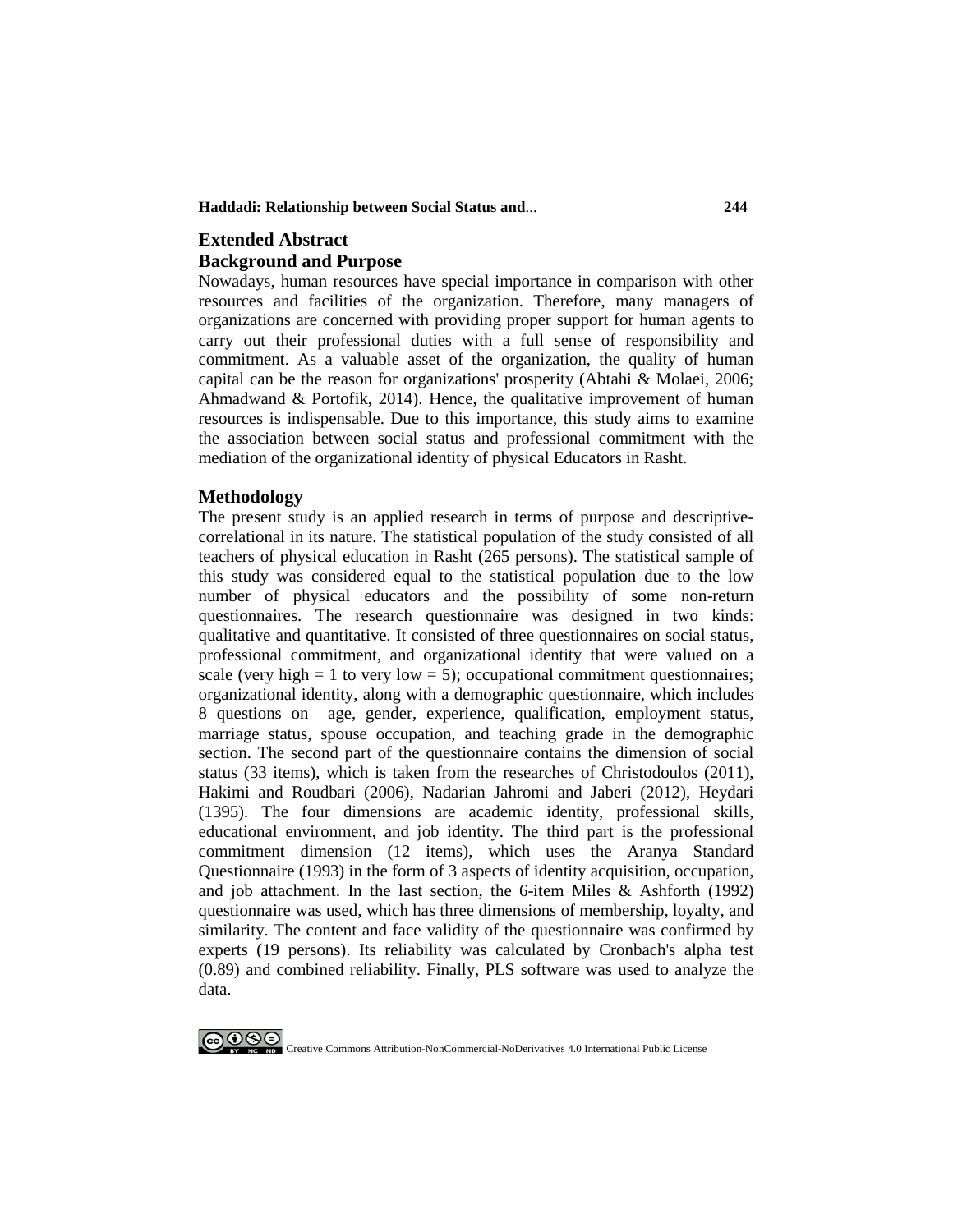### **245 Research on Educational Sport, Volume 10, No 26, 2022**

## **Results**

The results showed that 52.6% (113) of the sample were male, and 47.4% (102) of the sample were female. Also, the highest frequency (55.3 %, 119 persons) was in the age group of 31-40, and the lowest frequency (3.3% (7 persons)) was over 50 years old. 76.7% (165 people) were married. Also, 52.1% of the sample (112 persons) had a teaching experience between 1and 10 years, and the least frequent cases were those who had over 21 years of teaching experience (16.3%); 38.1% (82 persons). Contractual status was the least frequent with 9.8% ( $n = 21$ ). In addition, the highest frequency from educational status (48.8%) (104 students) belonged to the bachelor's degree, and the lowest frequency (8.8 %, 20 students) belonged to the undergraduate degree. Of course, teachers with a master's degree (42.3%) also had a high proportion of this data. 46.5 of the respondents (100) at the primary level, 27.9 of respondents (60) at the first secondary level, and 25.6 of the respondents (55) at the second level had the most teaching hours. The results of path analysis also showed that social status had a direct, positive, and significant effect on organizational commitment and organizational identity. Moreover, organizational identity had a direct, positive, and significant impact on professional commitment. The effect of social status on professional commitment was also indirectly explained through the mediating variable of organizational identity. The examination of the demographic characteristics on social status showed a positive and significant relationship between teaching experience and social status, and employment status and social status. On the other hand, the relationship between educational degrees and social status was negative and significant.

## **Conclusion**

In general, it can be concluded that social status has a significant effect on the professional commitment of physical Educators, especially through organizational identity. Therefore, it is suggested that the educational policymakers of Rasht city enhance the social status of their physical educators so as to promote their organizational identity. Accordingly, such an increase in the final step can lead to an increase in their commitment to the profession and ultimately enhance the educational institution .

**Keywords:** Professional Commitment, Social Status, Physical Educators, Organizational Identity.

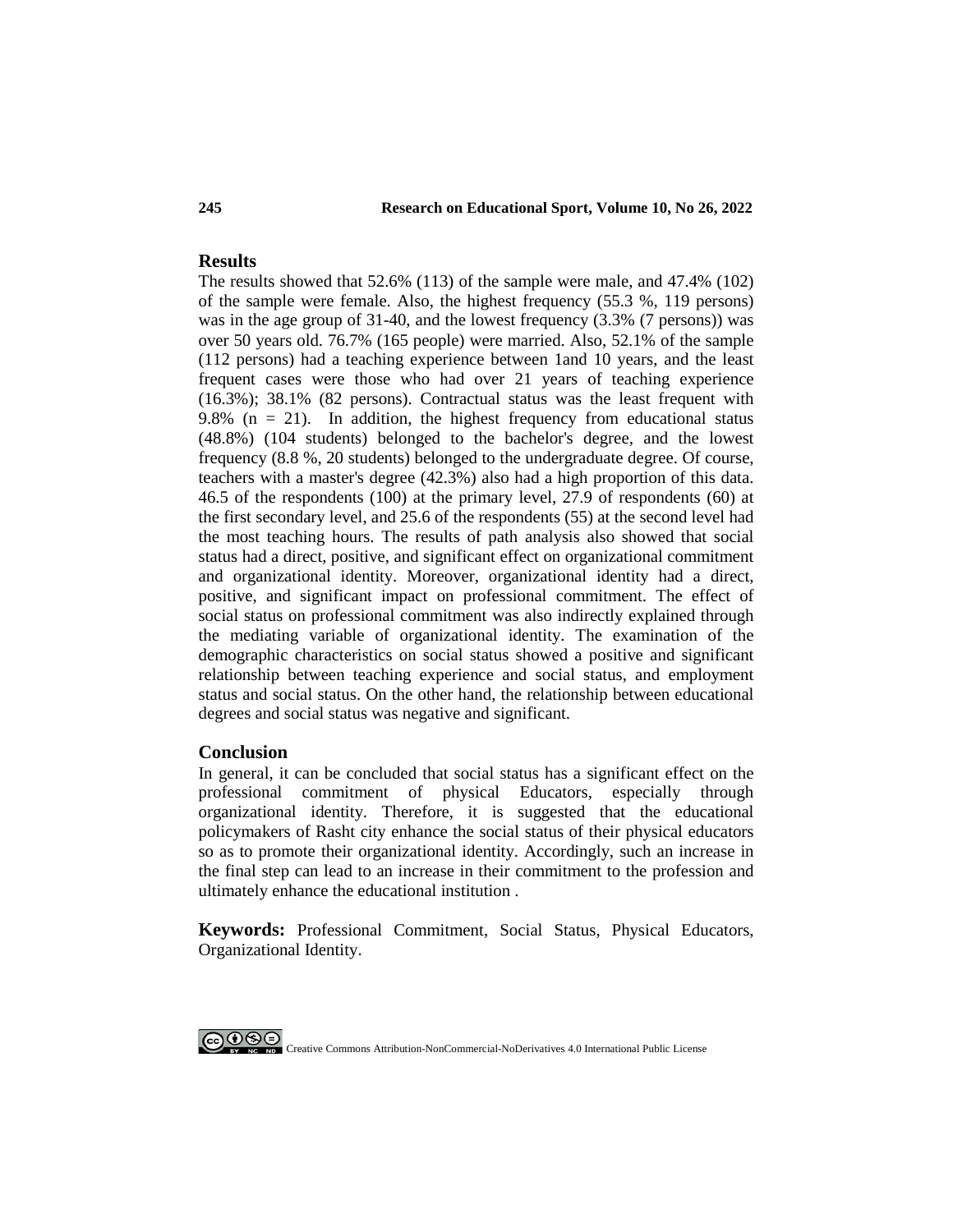**Haddadi: Relationship between Social Status and**... **246**

### **References**

- 1. Abtahi, S. H., & Molaei, N. (2006). The Relationship between Professional and Organizational Commitment, Tadbir Monthly, 17 (177): 56-61
- 2. Ahmadwand, A. M., & Portofik, H. R. (2014). Investigating the effect of type of employment status in the employees of the organization on their job motivation (case study of East Alborz Coal Company) Master's dissertation, Nongovernmental Institute - Evanaki Institute of Higher Education, Engineering Research Institute.

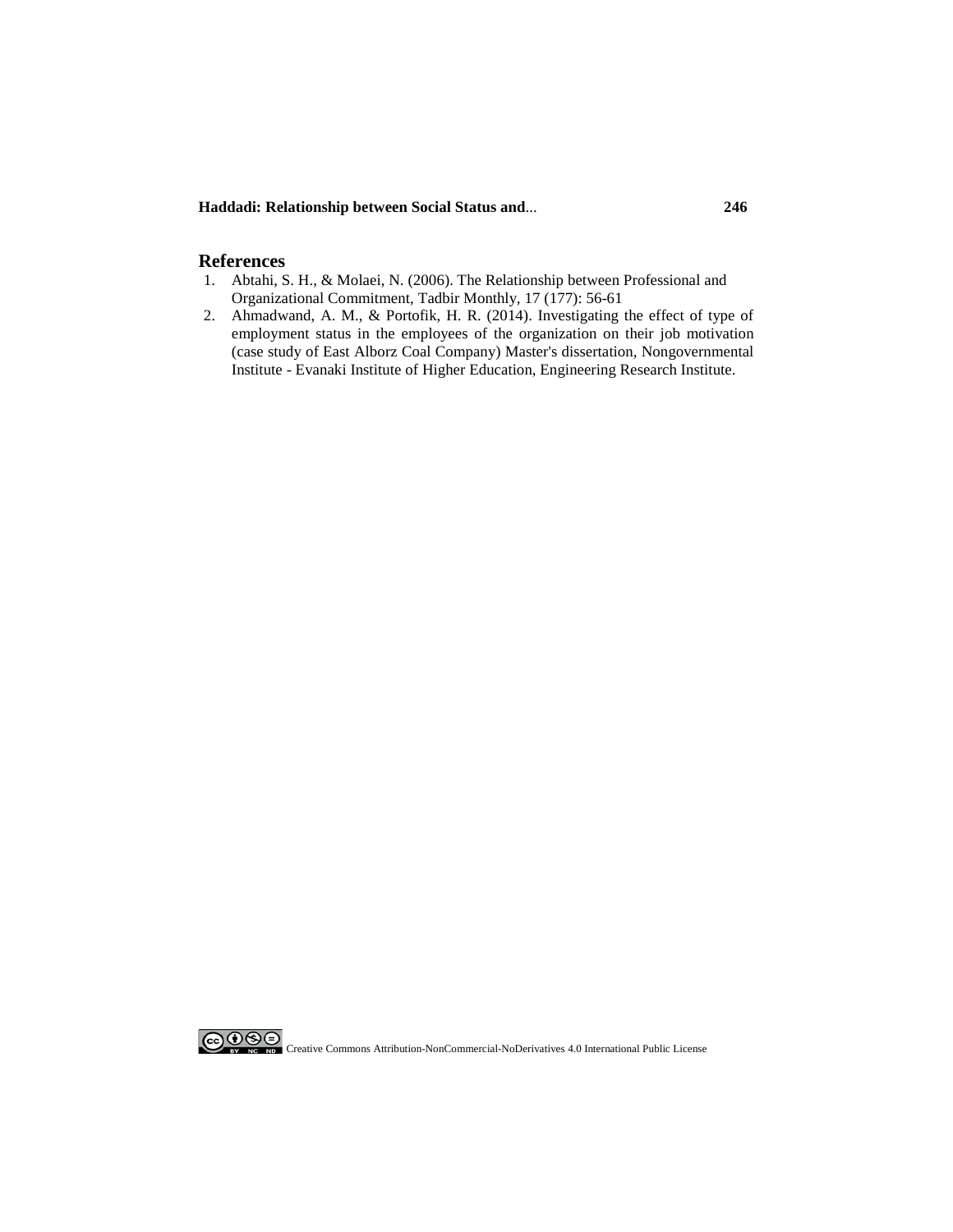**مقالۀ پژوهشی**

**رابطۀ جایگاه اجتماعی و تعهد حرفهاي معلمان تربیتبدنی با میانجی 1 هویتسا[ز](#page-4-0)مانی**

**3 ، مینا ملائی <sup>2</sup> ، رحیم رمضانی نژاد <sup>1</sup> مهدي حدادي**

.1 دانش آموخته کارشناسی ارشد مدیریت ورزشی، دانشگاه گیلان، رشت، ایران .2 استاد مدیریت ورزشی، دانشگاه گیلان، رشت، ایران (نویسنده مسئول) .3 استادیار مدیریت ورزشی، دانشگاه گیلان، رشت، ایران.

**تاریخ دریافت: 1398/04/03 تاریخ پذیرش: 1398/07/29**

#### **چکیده**

**هدف از این پژوهش بررسی رابطۀ بین جایگاه اجتماعی و تعهد حرفهاي با میانجی هویتسازمانی معلمان تربیتبدنی شهر رشت بود. پژوهش حاضر از نظر هدف کاربردي و از نظر ماهیت توصیفی-پیمایشی است. جامعه آماري پژوهش کلیه معلمان تربیتبدنی شهر رشت بودند (265 نفر) و نمونه آماري به صورت کل شمار انتخاب شدند. روایی پرسشنامهها توسط کارشناسان خبره (19 نفر) و پایایی آن نیز با استفاده از آزمون آلفاي کرونباخ و پایایی ترکیبی تأیید شد. از مدلسازي معادلات ساختاري و با نرمافزار اس.پی.اس.اس و پی.ال.اس جهت تجزیه و تحلیل دادهها استفاده گردید. نتایج نشان داد که جایگاه اجتماعی بهطور مستقیم اثر مثبت و معناداري بر تعهد حرفهاي و هویتسازمانی دارد. همچنین هویتسازمانی بهطور مستقیم اثر مثبت و معناداري بر تعهد حرفهاي داشت. اثر متغیر جایگاه اجتماعی روي تعهد حرفهاي نیز بهطور غیرمستقیم از طریق متغیر میانجی هویتسازمانی تبیین شد. بررسی نقش ویژگی- هاي جمعیت شناختی بر جایگاه اجتماعی نشان داد بین سابقه خدمت با جایگاه اجتماعی و بین وضعیت استخدامی با جایگاه اجتماعی رابطه مثبت و معناداري مشاهده شد، در صورتی که رابطه مدرك تحصیلی با جایگاه اجتماعی منفی و معناداري بود. بنابراین به متصدیان آموزش و پرورش شهر رشت پیشنهاد میشود براي افزایش جایگاه و منزلت اجتماعی معلمان تربیتبدنی، زمینه ارتقاي هویتسازمانی آنان را فراهم نمایند تا از این طریق تعهد معلمان تربیتبدنی را به حرفه و در نهایت به سازمان آموزش و پرورش افزایش دهند.**

- <span id="page-4-0"></span>1. Email: mhadadi20@yahoo.com
- 2. Email: srramguil@yahoo.com
- 3. Email: m8mallaei@yahoo.com

ெ⊕ை

-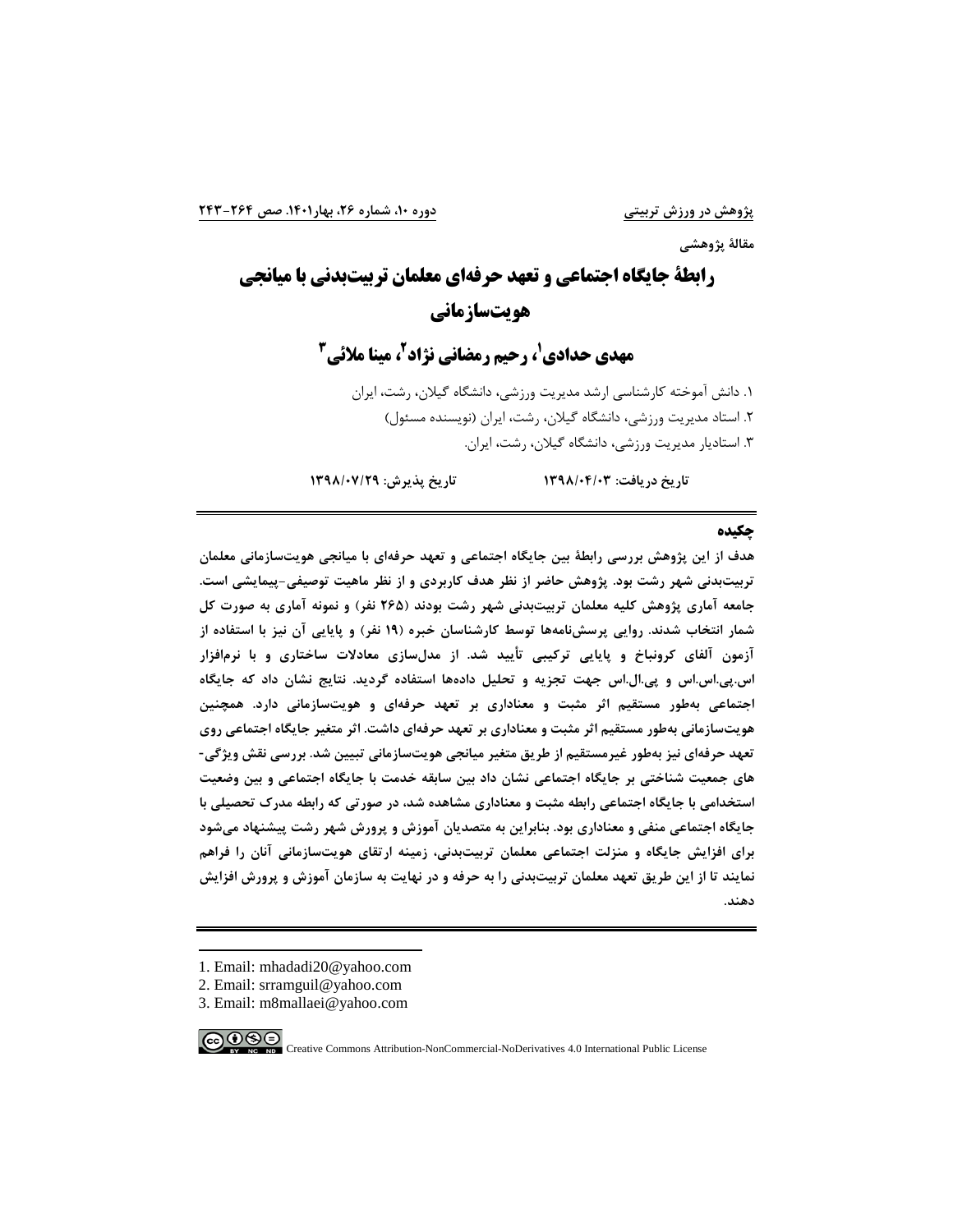**واژگانکلیدي: تعهد حرفهاي، جایگاه اجتماعی، معلمان تربیت بدنی، هویت سازمانی.**

### **مقدمه**

امروزه دغدغۀ بسیاري از مدیران سازمانها بسترسازي مناسب براي عوامل انسانی است تا با حس مسئولیت و تعهد کامل به حرفۀ خود بپردازند، زیرا نیروي انسانی در میان سایر منابع و امکانات سازمان از اهمیت و جایگاه خاصی برخوردار است و مهمترین سرمایه سازمان به شمار می رود، هر چه این سرمایه از کیفیت مطلوبتري برخوردار باشد احتمال بقا و موفقیت سازمان بیشتر میشود، لذا بهبود کیفی نیروي انسانی ضرورت تام دارد (رنجبر، ،2009 3). در سازمان آموزش و پرورش نیز اساسیترین عامل براي ایجاد موقعیت مطلوب در تحقق هدفهاي آموزشی معلم است. یکی از عوامل مهم در ارتباط با نیروي انسانی شاغل در سازمانها مسئله تعهد است. به اعتقاد محققان تعهد رکن اصلی و شرط لازم براي اجراي مأموریت هاست، حتی اگر اهداف دوربرد و ظاهراً غیرقابل دسترس باشند (ترهارت <sup>۱</sup>، ۲۰۲۲، ۳).

یکی از عواملی که نقش مهمی در عملکرد سازمان دارد تعهد حرفهاي است، زیرا عدم تعهد حرفهاي مانع بزرگی بر سر راه سازمانها براي داشتن نیروي انسانی مناسب و رسیدن به عملکرد مورد نظر است (مصطفی نژاد، ۲۰۱۳، ۳۷). تعهد حرفهای یکی از متغیرهایی است که اخیراً مورد توجه قرار گرفته است و نیروی محرک قوی در موفقیت سازمانها به شمار می رود (کوینگ<sup>۲</sup> ۲۰۲۰، ۴). محققان دریافتهاند کارکنانی که در سطوح بالایی از تعهد حرفهاي قرار دارند کار خود را بهتر انجام میدهند، داراي رضایت شغلی و بازدهی بالاتري هستند و غیبت و تأخیر در کار کمتري دارند  $(5.7 \cdot 19)$  (میتچل  $(5.7 \cdot 19)$ 

برخی تحقیقات نشان دادند که پذیرش و باور قلبی ارزش هاي موجود در یک شغل، انجام وظایف بدون هیچ گونه اجبار، حساسیت نسبت به آینده و سرنوشت آن حرفه و در نهایت میل به ماندن در شغل تحت هر شرایطی تعهد حرفهاي نام دارد، حتی اگر ضررهایی براي فرد به همراه داشته باشد (سوبا ٔ، ۲۰۱۹، ۴). معلمان متعهد نیز می توانند با داشتن التزام عملی و احساس مسئولیت، وظایف خود را به بهترین شکل انجام دهند، اما در ایران حقوق کم معلمان باعث گرایش آنها به شغل دوم شده است که این مشاغل در سطوح بسیار پایینی هستند و این عمل باعث پایین آمدن ارزش

-

<span id="page-5-3"></span><span id="page-5-2"></span><sup>4.</sup> Subba



<span id="page-5-0"></span>[<sup>1.</sup>](#page-5-3) Terhart

<span id="page-5-1"></span><sup>2.</sup> Qing

<sup>3.</sup> Mitchell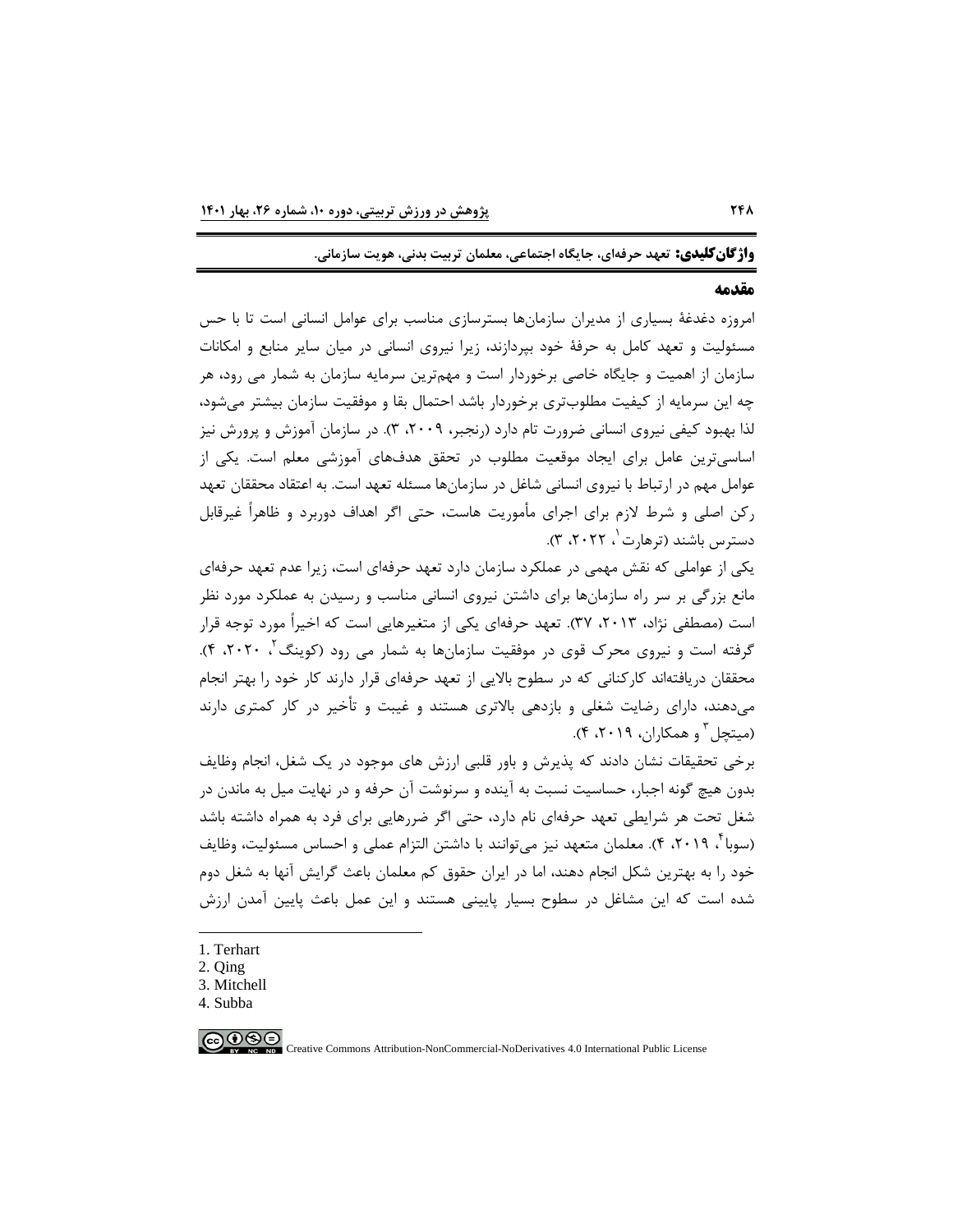اجتماعی معلمان و به تبع آن پایین آمدن وجدان کاري و تعهد حرفهاي آنان شده است (حسنی، ،2015 4). این موضوع کیفیت نظام آموزشی را پایین می آورد و فرهنگ کاري در جامعه را دگرگون میسازد و رشد و توسعۀ کشور را نیز با مشکل مواجه میکند. این عوامل و احتمالاً عوامل دیگري تعهد حرفهاي معلمان را زیر سئوال برده است، ضمناً تحقیقات مرتبط با تعهد حرفهاي معلمان مانند مصطفی نژاد (2013) و قاسمی (2017) نشان داده اند که رابطۀ معناداري بین عوامل شغلی و تعهد وجود دارد.

علاوه بر این مسئلهاي که امروز، در بسیاري از سازمانهاي کشور شاهد آن هستیم، فقدان یک هویت سازمانی منسجم و ناتوانی سازمانها در شکل دادن به هویتی قوي و پایدار و بروز ضعفها و نارساییهایی در فرایندهاي مختلف و مسائل گوناگونی است که سازمان با آن روبروست. این موضوع بهخصوص در آن دسته از سازمانهایی که به نظر می رسد در مقایسه با سایر سازمانها از جایگاه و وجهه پایینتري برخوردارند، نمود پیدا میکند (لاو و همکاران، 2017). هویت سازمانی به عنوان [1](#page-6-0) داشتن تعریفی از خود یا بازنمودي شناختی از خود در نظر گرفته میشود که منطبق با اعضاي سازمانی بوده و عمیقاً با سرشت و مفروضات اساسی و پنهان آنها عجین شده است. همچنین هویت سازمانی به آن دسته از ویژگی هایی اطلاق میشود که توسط اعضاي سازمان به عنوان ویژگی هاي محوري، مستمر و شاخص متمایز ادراك شده و در نحوه تعریف آنها از خود (به عنوان اعضاي سازمان) و سازمان شان سهیم است (کیم و همکاران <sup>۲</sup>، ۲۰۱۸، ۳). بنابراین آگاهی هر چه بیشتر مدیران و ادارهکنندگان سازمانهاي مختلف از عوامل مؤثر بر شکلگیري هویت سازمانی و همچنین تأثیر وجود هویت سازمانی مستحکم بر میزان تعهد کارکنان، ضروري است و زمینه لازم جهت شکل دادن به هویت سازمانی منسجم و دست یافتن به مزایاي رقابتی حاصل از آن را در پی خواهد داشت. تحقیقات در این حوزه نیز نشان می دهد، کارکنانی که احساس هویت یکسانی با سازمان خود دارند، تفک و رفتارهاي مفیدي در برابر محیط کار خود نشان میدهند (سوبا، 2019).

حال با توجه به این یافته ها، براي اینکه معلمان بتوانند نقش، وظایف شغلی و تعهد خود را به خوبی ایفا کنند، لازم است از هویتسازمانی بالا و شایسته اي برخوردار باشند. تحقیقات صادقیان سورکی و همکاران (2010) نشان داد که رابطه معنادار بین مؤلفه وفاداري با تعهد عاطفی، مؤلفه عضویت با تعهد هنجاري و مؤلفه شباهت با تعهد پایدار است. در تحقیق رحمان سرشت و ساغروانی (2012) نیز تأثیر مثبت هویتسازمانی بر تعهد عاطفی تأیید شد. همچنین محققان نشان دادند که

1. Luo

-

<span id="page-6-1"></span><span id="page-6-0"></span><sup>2.</sup> Kim et al.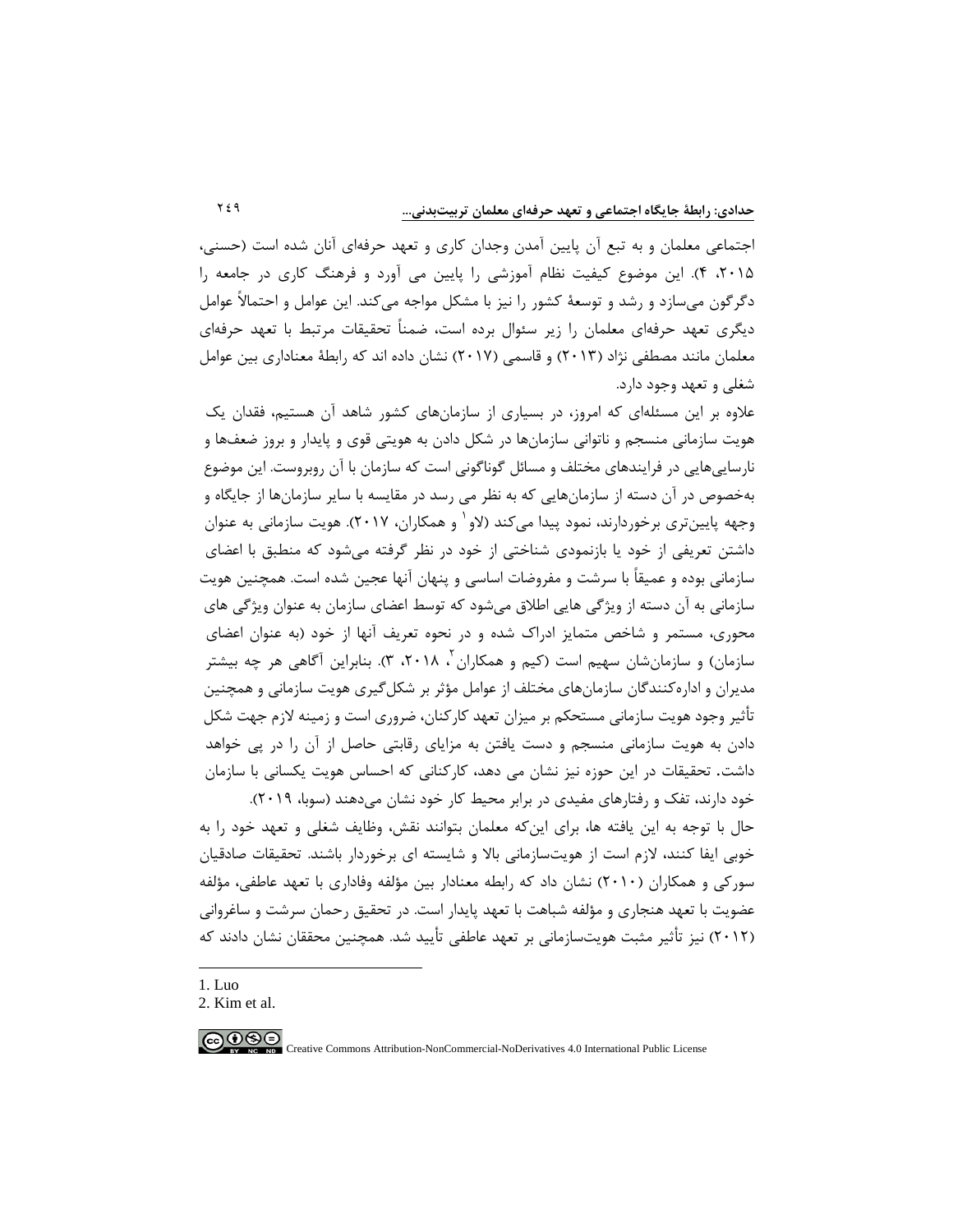منزلت و پایگاه اجتماعی بر روحیۀ و کارآیی معلمان تأثیر بسزایی دارد (آرام و قائم پور،2011، 27). منزلت یا پایگاه اجتماعی، شأن و موقعیتی است که براي یک فرد در جامعه قائلاند و ذهنیتی است که دیگران از یک شخص یا شغل دارند. کسانی که به موقعیتهاي حساس و با ارزش اجتماعی یا به تعبیري منزلت شغلی بالا به لحاظ انجام وظایف با مهارتها و تواناییهاي استثنایی دست مییابند، معمولاً از امتیازات و شأن اجتماعی بالاتري نیز برخوردار می گردند (نادریان جهرمی و جابري، ،2012 25). عدم وجود دغدغه هاي معیشتی، وجود تشکل هاي صنفی، توجه بیشتر حاکمیت به حرفۀ معلمی، وجود امنیتهاي حرفهاي، اقتصادي و بهداشتی و بهکاربردن نظر معلمان در تصمیم- گیريها از عوامل عمدة افزایش تعهد شغلی و کیفیت کار معلمان و ارتقاي موقعیت اجتماعی آنها است (یونسکو '، ۲۰۰۳، ۱۳).

جایگاه معلمان و پایگاه اجتماعی آنها را میتوان از موضوعات نگران کنندة بینالمللی در دهۀ گذشته دانست و تلاشهاي بسیاري براي پیدا کردن عوامل مؤثر در پایگاه اجتماعی معلمان در سطح جهانی صورت گرفته است تا از این طریق بتوان منزلت اجتماعی آنها را ارتقاء بخشید. تحقیقات نشان میدهد که در کشورهای اروپایی معلمان از پایگاه اجتماعی بالایی برخوردارند (وارینگ <sup>۲</sup>، ۲۰۱۸، ۳). ترهارت (2022) در پژوهش خود نشان داده است که معلمان داراي پایگاه اجتماعی مطلوب و رضایت شغلی بالایی بودند. در حالی که براساس شواهدات در ایران و البته بسیاري از کشورهاي در حال توسعه، معلمان از شغل خود احساس سرشکستگی میکنند و به شغل خود افتخار نمیکنند. نتایج تحقیقات داخلی درباره جایگاه و موقعیت شغلی و اجتماعی معلمان توسط حسن پور (2011)، رازقی (2011)، عیوضی (2012)، نادریان و جابري (2012)، زنگنه (2014)، معبودي (2014) و طیبی (2014) انجام گرفته است، نشان میدهد جایگاه اجتماعی معلمان در ایران با چالشهاي فراوانی روبرو است. تحیقات خارجی مانند ترهارت (٢٠٢٢)، وسل ؓ و همکاران (٢٠٢١)، کوینگ (۲۰۲۰)، میتچل و همکاران، (۲۰۱۹)، سوبا (۲۰۱۹)، ژنگ<sup>۴</sup> (۲۰۱۸)، کیم و همکاران (۲۰۱۸) و لاو و همکاران (2017) نشان دادهاند که موقعیت جایگاه اجتماعی معلمان با نگرش سازمانیها (هویت، تعهد و..) ارتباط مستقیمی دارد.

<span id="page-7-0"></span>1. UNESCO

-

- <span id="page-7-1"></span>2. Waring
- <span id="page-7-2"></span>3. Wessel
- <span id="page-7-3"></span>4. Zheng

 $\bigcirc$   $\bigcirc$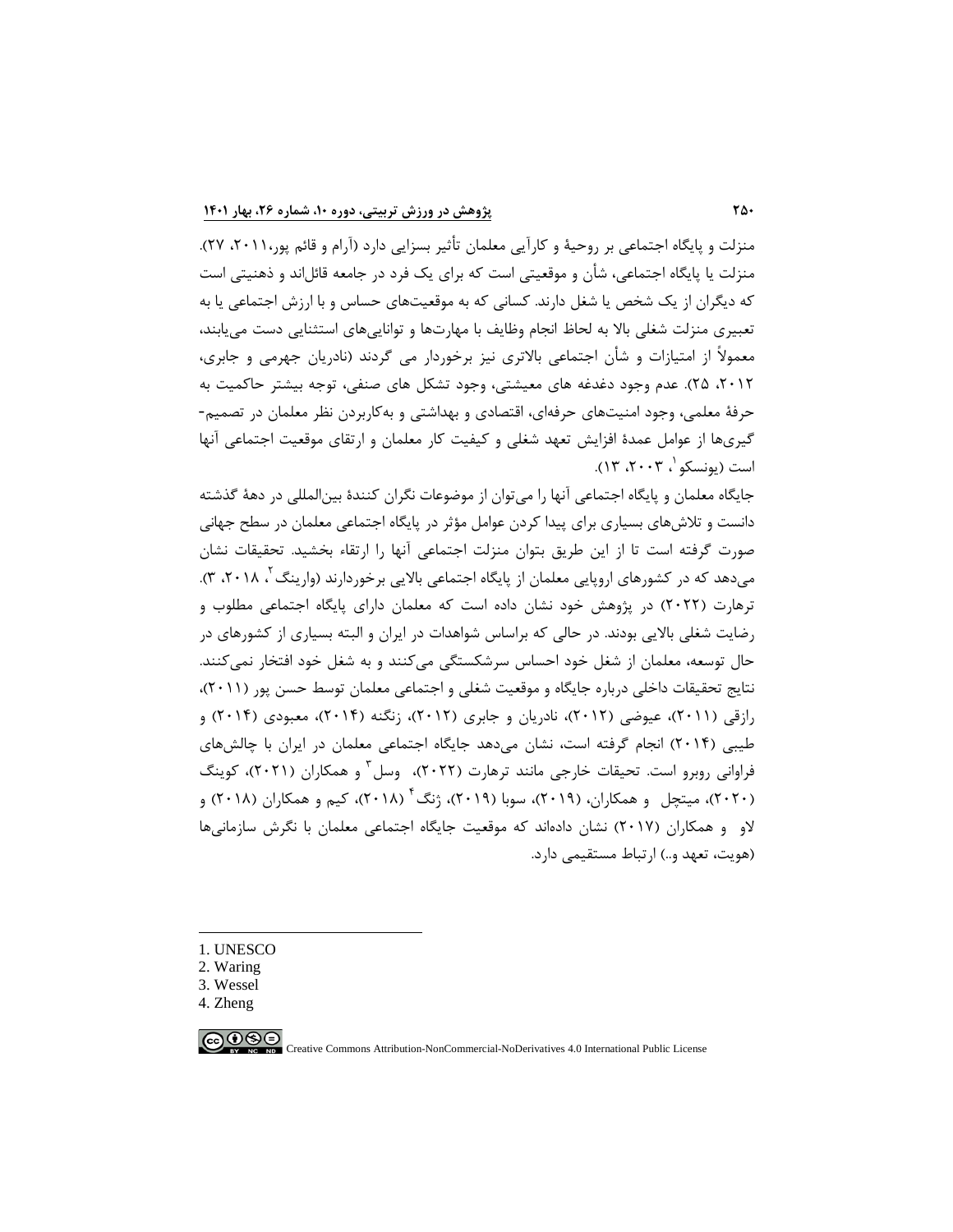به علت اهمیت فراوان این موضوع ها، تحقیقات فراوانی در دو دهه اخیر روي موقعیت اجتماعی و شغلی و هویتسازمانی و تعهد حرفهاي صورت گرفته است، اما در این تحقیقات، هر کدام از این موضوعات به صورت مستقل بررسی شده و رابطۀ تأثیر آنها بر یکدیگر مطالعه نشده است و با توجه به این که معلمان زمانی قادرند از عهدة تعهد شغلی و وظایف آموزشی خود به خوبی و شایستگی برآیند که از شأن و منزلت بالایی برخوردار باشند، لذا ممکن است موقعیت و منزلت شغلی بر رضایت شغلی، انگیزش و به ویژه بر تعهد حرفهاي و شغلی معلمان اثرگذار باشد و چون هویتسازمانی نیز میتواند بر تعهد حرفهاي معلمان اثرگذار باشد به عنوان متغیر میانجی در نظر گرفته شد. چون به نظر میرسد اگر موقعیت و جایگاه شغلی یا حرفهاي معلمان بالا باشد، متغیر هویتسازمانی که عمدتاً از اشتغال در سازمان آموزش و پرورش یا مدرسه کسب میشود (وسل و همکاران، 2021)، اثر جایگاه اجتماعی را بر تعهد حرفهاي تعدیل کند. به عبارت بهتر معلمان علاوه بر جایگاه اجتماعی باید به سازمان نیز احساس افتخار کنند و بخش زیادي از هویت خود را با حضور در سازمان آموزش و پرورش یا مدارس شکل دهند یا در آن جستجو کنند. بنابرین جایگاه اجتماعی معلمان به عنوان متغیر مستقل میتواند بر تعهد حرفهاي، به عنوان متغیر وابسته اثرگذار باشد. لذا در این تحقیق هدف محققق مطالعه روي نقش و جایگاه معلمان و رابطه آن با تعهد حرفهاي است و در این میان تأثیر متغیر میانجی هویتسازمانی بر تعهد حرفهاي، که این عوامل در موفقیت زندگی شغلی آنها نیز نقش بسیار مهمی دارد، بررسی شده است. لذا پرسش اصلی تحقیق این است اثر جایگاه اجتماعی معلمان تربیتبدنی بر تعهد حرفهاي چگونه است؟ و هویتسازمانی به عنوان متغیر میانجی تا چه اندازه میتواند بر این رابطه اثرگذار باشد؟

## **روش پژوهش**

پژوهش حاضر از نظر هدف کاربردي و از نظر ماهیت توصیفی-همبستگی است و به شکل میدانی انجام گرفته است. جامعه آماري این تحقیق را کلیه معلمان تربیتبدنی شهر رشت تشکیل دادند (265 نفر). نمونه آماري این تحقیق به علت پایین بودن تعداد معلمان تربیتبدنی و امکان عدم بازگشت و عودت کامل پرسشنامه، برابر جامعه آماري در نظر گرفته شده است. پرسشنامه پژوهش محقق ساخته و بر اساس دو مرحله کیفی و کمی است. شامل سه پرسشنامه جایگاه اجتماعی، تعهد حرفهاي و هویت سازمانی است که در مقیاس ارزشی (بسیار زیاد=1 تا بسیار کم=5) و پرسش-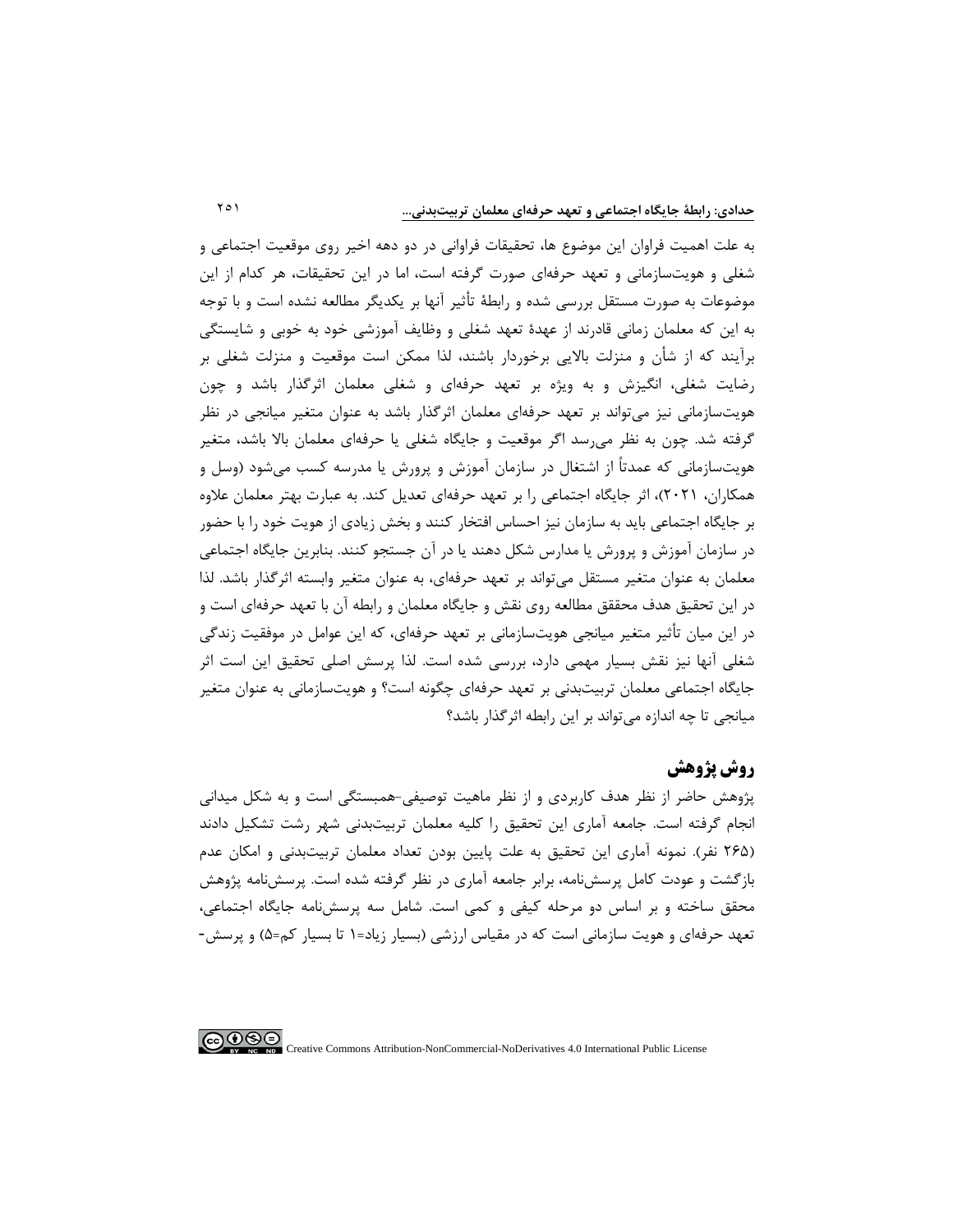نامههاي تعهد حرفهاي و هویت سازمانی، به همراه پرسشنامه ویژگیهای جمعیت شناختی <sup>۱</sup> است. در بخش جمعیت شناختی، 8 سئوال مربوط به ویژگیهاي جمعیت شناختی نمونه آماري تحقیق (سن، جنسیت، سابقه خدمت، مدرك تحصیلی، وضعیت استخدام، تأهل، شغل همسر و مقطع تدریس) است. بخش دوم پرسشنامه شامل:

الف) پرسشنامه جایگاه اجتماعی: برگرفته از تحقیق نادریان جهرمی و جابري (1391) و داراي 33 گویه است که در قالب چهار بعد هویت تحصیلی، مهارتهاي حرفهاي، محیط آموزشی و هویت شغلی قرار گرفتند.

ب) پرسشنامه تعهد حرفهاي: برگرفته از تحقیق رمضانینژاد و همکاران (2017) که داراي 12 گویه است و از پرسشنامه قالب 3 بعد کسب هویت، ماندن در شغل و دلبستگی شغلی استفاده شده است.

ج) پرسشنامه هویت سازمانی: در داراي 6 گویهاي و برگرفته از تحقیق. صادقیان و همکاران (2010) است که داراي سه بعد عضویت، وفاداري و شباهت بود.

در این پژوهش روایی محتوي و صوري پرسشنامه توسط صاحبنظران (19 نفر) تأیید شد. همچنین پایایی آن نیز با استفاده از آزمون آلفاي کرونباخ (0/89) و پایایی ترکیبی محاسبه شد. در نهایت جهت تجزیه و تحلیل دادهها از نرمافزار پی.ال.اس استفاده گردید.

## **نتایج**

یافتههاي پژوهش در دو بخش توصیفی و استنباطی مورد بررسی و تجزیه و تحلیل قرار گرفت. در بخش توصیفی، برخی از ویژگیهاي جمعیت شناختی (جنسیت، سن، وضعیت تأهل، سابقه خدمت، وضعیت استخدام، مدرك تحصیلی و مقطع تدریس) نمونه آماري تحقیق گزارش شده است (جدول .(1

|         | --<br>-- | .<br>. <del>.</del> | ---   |
|---------|----------|---------------------|-------|
| درصد    | فراواني  |                     | متغير |
| فراواني | (به نفر) |                     |       |
| 52.6    | 113      | مرد                 |       |
| 47.4    | 102      | زن                  | جنسيت |

**جدول -1 توصیف ویژگیهاي جمعیتشناختی نمونه آماري تحقیق** 

<span id="page-9-0"></span>1. Demographic

-

<u>@0\$0</u>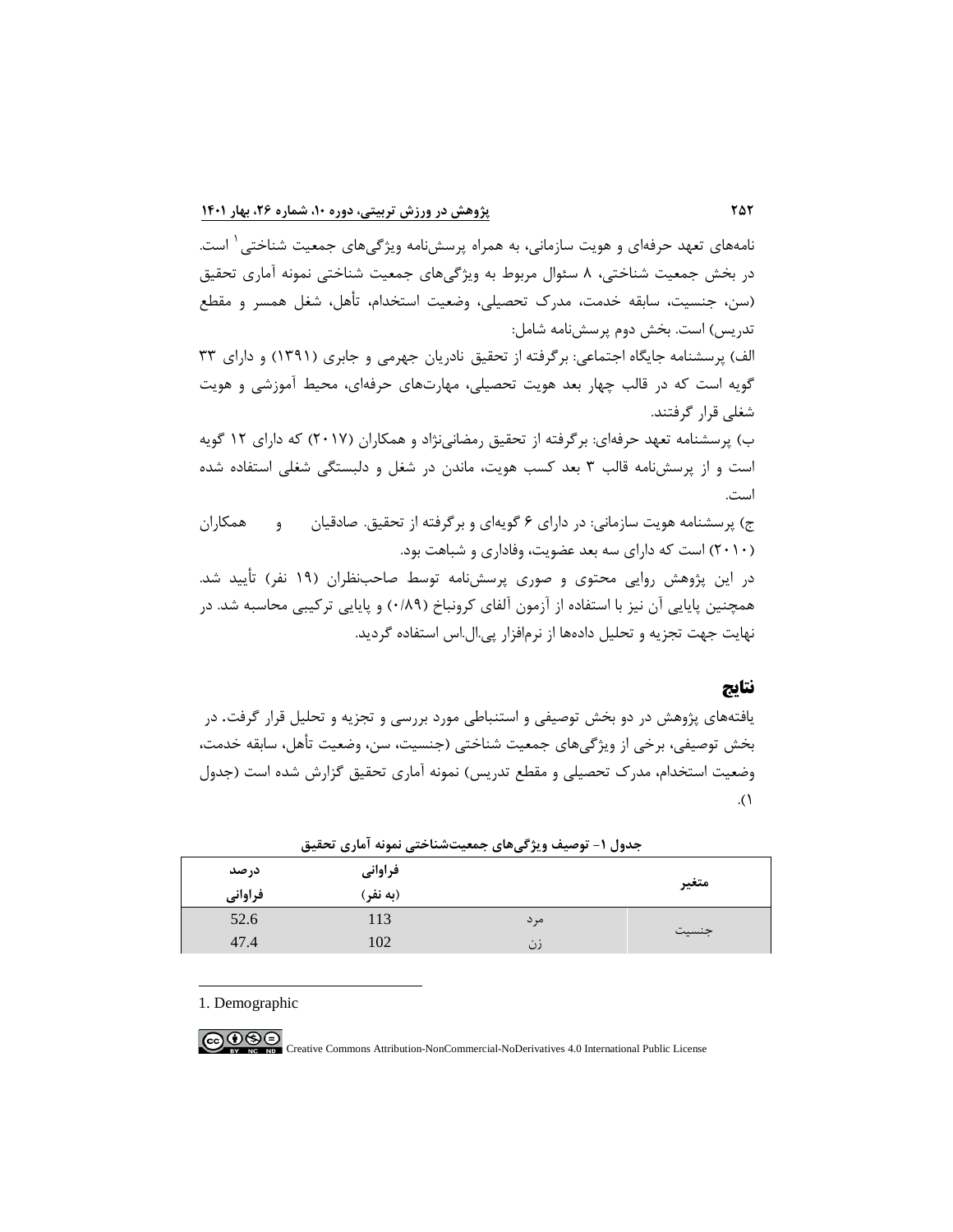| ۲۵۳  | حدادی: رابطهٔ جایگاه اجتماعی و تعهد حرفهای معلمان تربیتبدنی |             |       |
|------|-------------------------------------------------------------|-------------|-------|
| 16.3 | 35                                                          | 20-30       |       |
| 55.3 | 119                                                         | $31 - 40$   | سن    |
| 25.1 | 54                                                          | $41 - 50$   | (سال) |
| 3.3  |                                                             | بيشتر از 50 |       |

| درصد    | فراواني  |                  |               |
|---------|----------|------------------|---------------|
| فراواني | (به نفر) |                  | متغير         |
| 23.3    | 50       | مجرد             | وضعيت         |
| 76.7    | 165      | متأهل            | تأهل          |
| 52.1    | 112      | 1 تا 10 سال      |               |
| 31.6    | 68       | 11 تا 20 سال     | سابقه<br>خدمت |
| 16.3    | 35       | $21$ سال به بالا |               |
| 32.1    | 69       | رسمى_قطعى        |               |
| 17.7    | 38       | رسمى_أزمايشى     | وضعيت         |
| 38.1    | 82       | پیمانی           | استخدام       |
| 9.8     | 21       | قراردادى         |               |
| 8.8     | 20       | فوق ديپلم        |               |
| 48.8    | 104      | كارشناسى         | تحصيلات       |
| 42.3    | 91       | ارشد و بالاتر    |               |
| 46.5    | 100      | ابتدایی          |               |
| 27.9    | 60       | متوسطه اول       | مقطع<br>تدريس |
| 25.6    | 55       | متوسطه دوم       |               |
| 100%    | 215      | جمع کل           |               |

**ادامۀ جدول -1 توصیف ویژگیهاي جمعیتشناختی نمونه آماري تحقیق** 

در جدول ،1 ویژگیهاي جمعیتشناختی ورزشکاران توصیف شده است به طوري که 52/6 درصد (113 نفر) از افراد نمونه مربوط به مرد و 47/4 درصد (102 نفر) از افراد نمونه مربوط به جنسیت زن بود. همچنین بیشترین فراوانی با 55/3 درصد (119 نفر) مربوط به سن 31-40 و کمترین فراوانی با 3/3 درصد (7 نفر) مربوط به سن بیشتر از 50 سال بود و 23/3 افراد نمونه (50 نفر) مجرد و 76/7 درصد (165 نفر) را افراد متأهل تشکیل دادهاند. همچنین 52/1 در صد افراد نمونه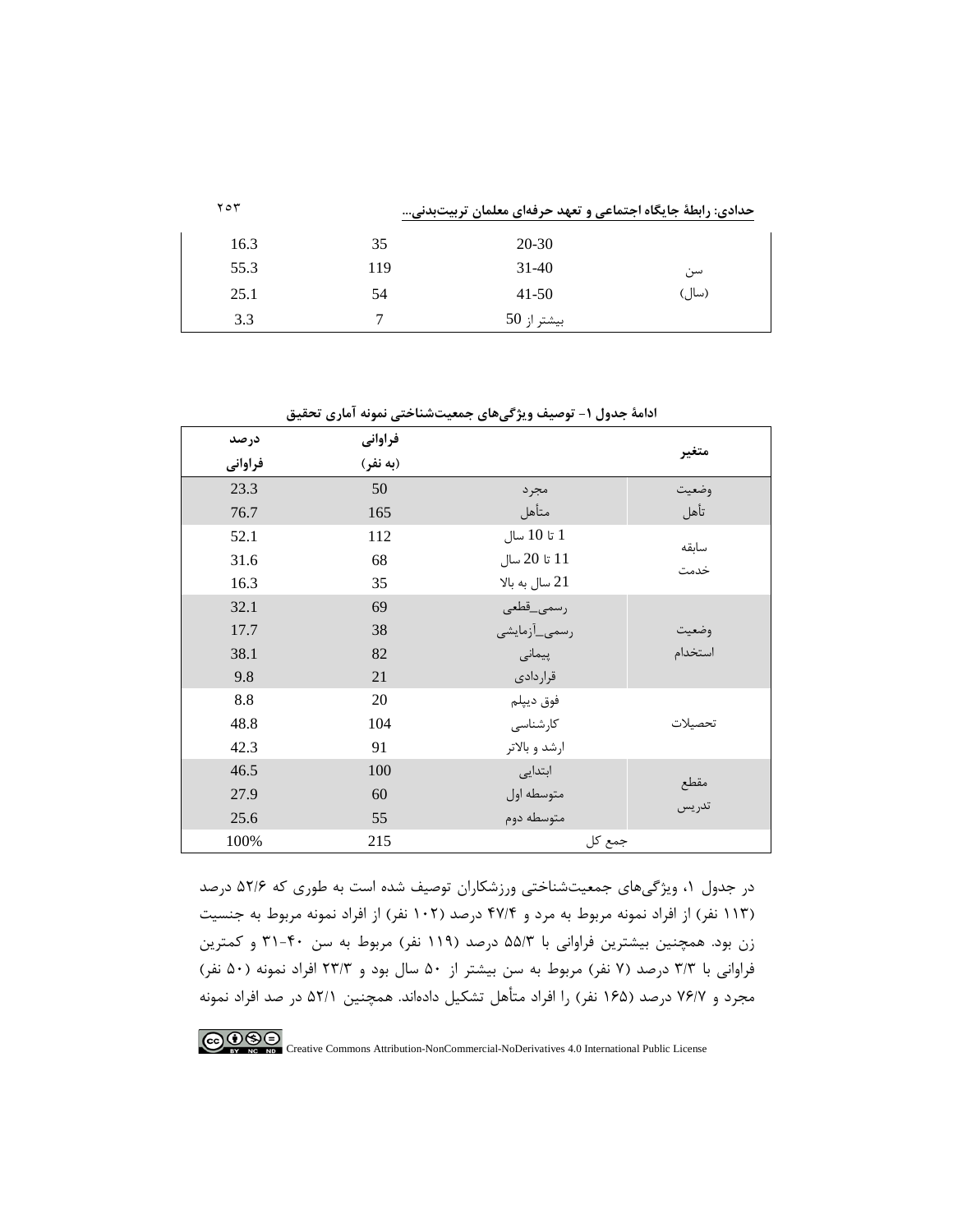(112 نفر) سابقه بین ا تا 10 سال دارند و کمترین تعداد فراوانی، به افراد بالاي 21 سال سابقه (16/3 درصد) مربوط می شود که 38/1درصد (82 نفر) مربوط به وضعیت پیمانی و کمترین فراوانی با 9/8 درصد (21 نفر) مربوط به وضعیت قراردادي بود. همچنین بیشترین فراوانی با 48/8 درصد (104 نفر) مربوط به مقطع کارشناسی و کمترین فراوانی با 8/8 درصد (20 نفر) مربوط به مقطع فوق دیپلم بود. البته معلمان داراي مدرك تحصیلی ارشد و بالاتر نیز با 42/3 درصد، تعداد بالایی از این داده ها را شامل میشوند. 46/5 پاسخ دهندگان (100 نفر) در مقطع ابتدایی، 27/9 پاسخ دهندگان (60 نفر) در مقطع متوسطه اول و 25/6 از پاسخ دهندگان (55 نفر) هم در مقطع متوسطه دوم بیشترین ساعات تدریس را داشته اند.

|              |         | ----         |            |
|--------------|---------|--------------|------------|
| انحراف معيار | ميانگين | مؤلفه        | اىعاد      |
| 0.28         | 3.32    | هويت         |            |
|              |         | تحصيلى       |            |
| 1.13         | 3.00    | مهارت های    | جايگاه     |
|              |         | حرفه ای      | اجتماعى    |
| 0.59         | 2.88    | محيط         |            |
|              |         | آموزشي       |            |
| 1.08         | 3.17    | هويت شغلى    |            |
| 1.02         | 2.45    | كسب هويت     |            |
| 0.63         | 2.47    | ماندن در شغل | تعهد حرفه- |
| 0.73         | 3.92    | دلبستگى      | ای         |
|              |         | شغلى         |            |
| 0.88         | 3.38    | عضويت        |            |
| 0.90         | 3.30    | وفادارى      | هويت       |
| 0.88         | 3.21    | شباهت        | سازمانى    |

**جدول -2 میانگین و انحراف معیار بین متغیرهاي پژوهش**

با توجه به جدول ۲، ملاحظه می شود که عامل دلبستگی شغلی دارای بیشترین میانگین (۳/۹۲) است و عامل کسب هویت داراي کمترین میانگین (2/45) است. در بخش دیگري از ضریب شاخص  $\text{R}^2$  .( فرمول GOF جهت مناسب بودن برازش مدل ساختاری استفاده شد است (فرمول ۱).  $\text{R}^2$ معیاري است که نشان از تأثیر یک متغیر برونزا بر یک متغیر درونزا دارد و سه مقدار ،0/19 ،0/33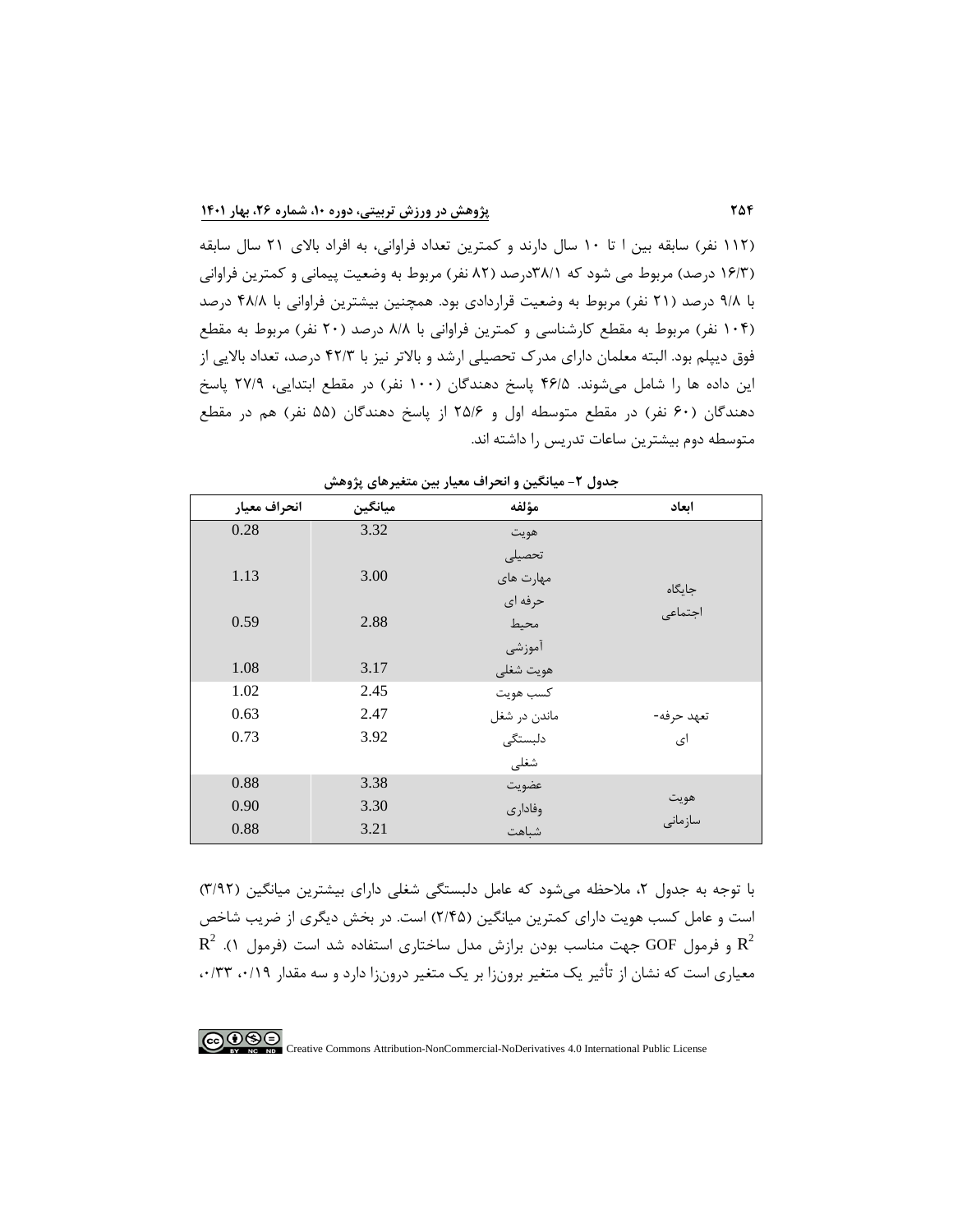در نظر گرفته میشود (داوری و 2 0/67 به عنوان مقادیر ضعیف، متوسط و قوی  $\mathrm{R}^2$  در نظر گرفته می شود (داوری و  $9/8$ ، ز تازاده، ۲۰۱۴). با توجه به نتایج نرمافزار، مقدار  $\mathrm{R}^2$  متغیرهای پژوهش با توجه به سه مقدار ملاک، مناسب بودن برازش مدل ساختاري را تأیید میکند. در پی.ال.اس، به منظور برازش مدل کلی (مدل اندازهگیري و ساختاري) معیاري کلی تحت عنوان GOF) Fit Of Goodness (به عنوان شاخصی مطمئن براي برازش کل مدل محسوب شود. با توجه به بررسیهاي آنها GOF از طریق معادله زیر قابل محاسبه است. مقادیر به دست آمده توسط این فرمول با توجه به مطالعات وتزلس و همکاران (2009) میتواند با سه مقدار ،1 0/25 و 0/36 در سه سطح ضعیف، متوسط و قوي تقسیمبندي شوند. با توجه به آن که معیار نامبرده برابر 0/691 است، فلذا بنابر پژوهشهاي وتزلس و همکاران (2009) برازش کلی مدل در حد "بسیار قوي" مورد تأیید قرار میگیرد.

627 = 0/647 × 0/567� = **برازش کلی قوي**<sup>2</sup>� × �������������������� � =GOF با توجه به آن که معیار نامبرده برابر ۱۶۲۷ است، لذا بنابر پژوهش های وتزلس <sup>۱</sup> و همکاران (۲۰۰۹) برازش کلی مدل در حد "بسیار قوي" مورد تأیید قرار میگیرد. در بخش آمار استنباطی براي بررسی مجدد ارتباط میان مؤلفهها با متغیرهاي مربوط از تحلیل عاملی تأییدي و تحلیل مسیر براي کلیۀ متغیرها استفاده شد (شکل 2).

-

<span id="page-12-0"></span>

<sup>1.</sup> Vtzlz et al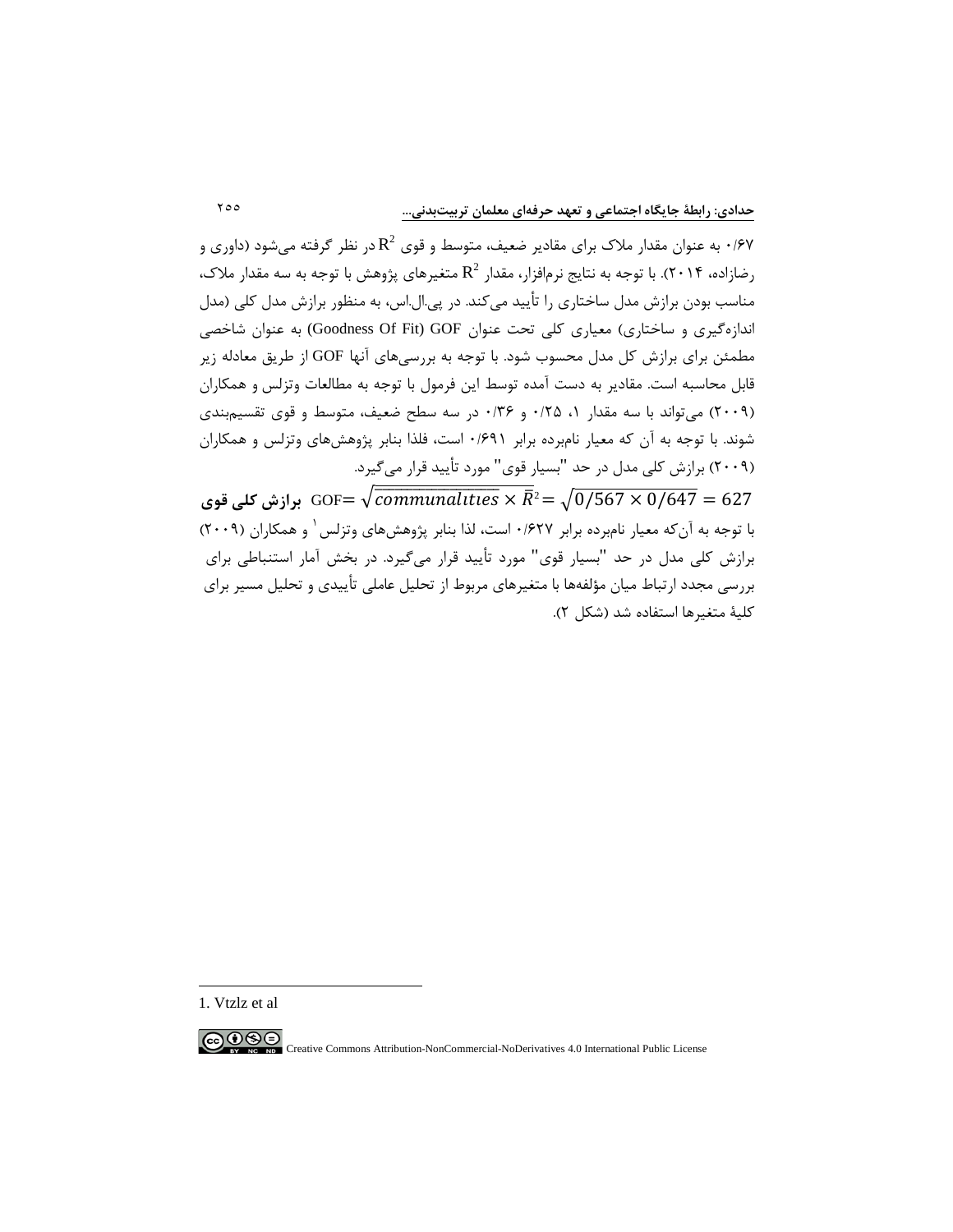



**شکل -1 میزان ضریب اثر و آماره معناداري value T مدل پژوهش جدول -3 نتایج فرضیه اصلی آزمون مدل نهایی پژوهش**

| نتيجه<br>فرضيه | معنىدار | آماره t | ضريب  | فرضيات پژوهش                       |
|----------------|---------|---------|-------|------------------------------------|
| تأييد          | 0.001   | 16.31   | 0.670 | جایگاه اجتماعی -> هویت تحصیلی      |
| تأييد          | 0.001   | 36.34   | 0/882 | جایگاه اجتماعی -> مهارت های حرفهای |
| تأييد          | 0.001   | 23.97   | 0.770 | جایگاه اجتماعی-> محیط آموزشی       |
| تأييد          | 0.001   | 6.14    | 0.444 | جایگاه اجتماعی -> هویت شغلی        |
| تأييد          | 0.001   | 30.42   | 0.814 | تعهد حرفهای-> کسب هویت             |
| تأييد          | 0.001   | 70.40   | 0.901 | تعهد حرفهاي-> ماندن در شغل         |
| تأييد          | 0.001   | 43.16   | 0.877 | تعهد حرفهای -> دلبستگی شغلی        |
| تأييد          | 0.001   | 25.75   | 0.827 | هويت سازماني –> عضويت              |
| تأييد          | 0.001   | 46.42   | 0.870 | هویت سازمانی –> وفاداری            |
| تأييد          | 0.001   | 67.90   | 0.898 | هویت سازمانی -> شباهت              |



COOCO EXTREMENTATION-NonCommercial-NoDerivatives 4.0 International Public License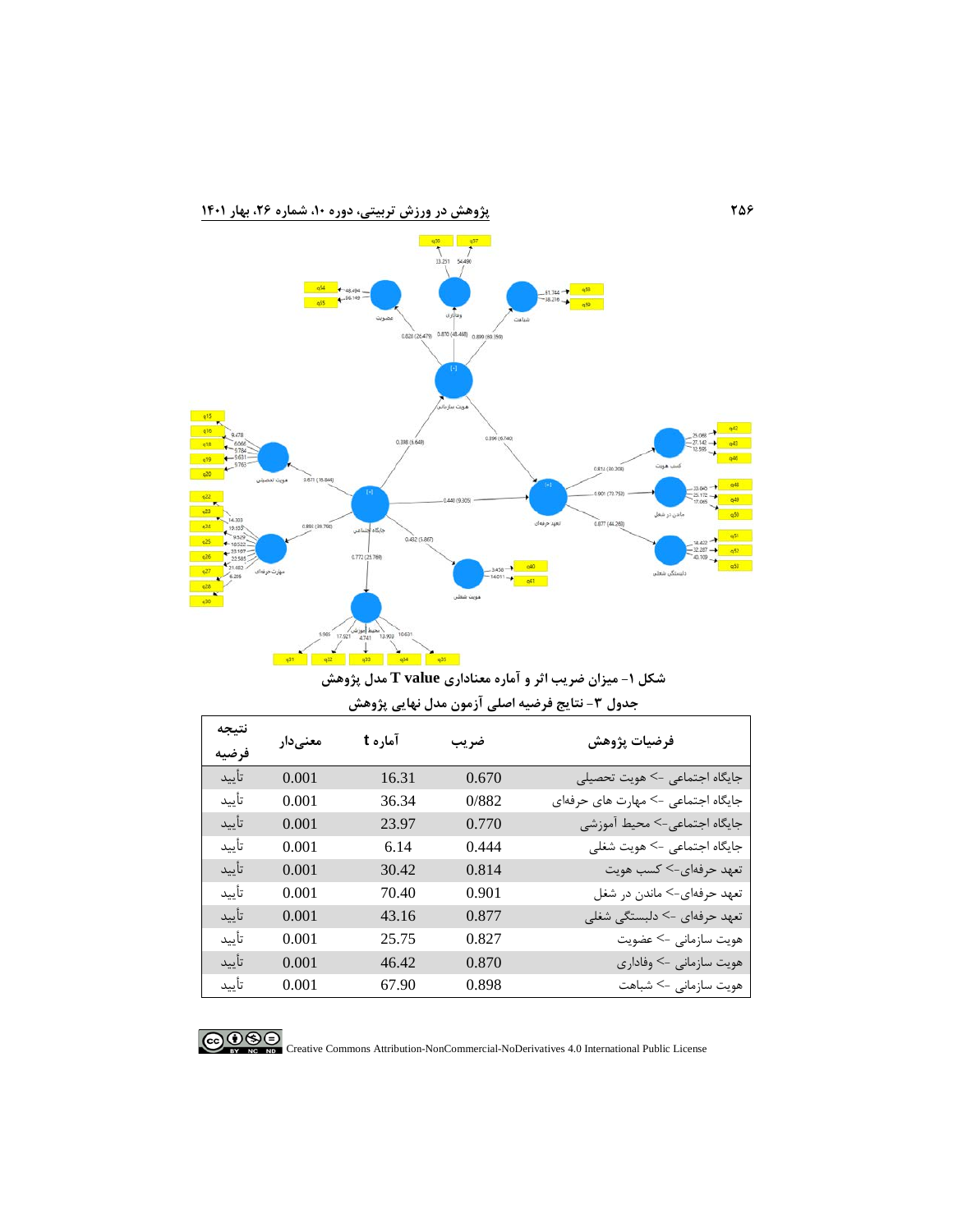بر اساس جدول 3 و شکل ،2 مشخص میشود که ابتدا در زمینه جایگاه اجتماعی نیز هر چهار مؤلفه داراي نقش معناداري در تبیین جایگاه اجتماعی داشتند، به طوري که به ترتیب مؤلفههاي مهارت حرفه اي (0/882)، محیط آموزشی (0/770)، هویت تحصیلی (0/670) و هویت شغلی (0/444)، داراي نقش معناداري در تبیین جایگاه اجتماعی معلمان تربیت بدنی شهر رشت بودند. همچنین در زمینه هویت سازمانی هر سه مؤلفه داراي نقش معناداري در تبیین هویت سازمانی هستند، بهطوري که به ترتیب مؤلفه شباهت (0/899)، وفاداري (0/870) و عضویت (0/827) داراي نقش معناداري در تبیین هویت سازمانی بودند. در زمینه تعهد حرفه اي هر سه مؤلفه داراي نقش معناداري در تبیین تعهد حرفه اي معلمان تربیت بدنی هستند، بهطوري که به ترتیب مؤلفۀ ماندن در شغل (0/901)، دلبستگی شغلی (0/877) و کسب هویت (0/814) بیشترین نقش را در تبیین تعهد حرفه اي معلمان تربیت بدنی شهر رشت دارند. بر اساس تحلیل مسیر مشخص شد که متغیر جایگاه اجتماعی بهطور مستقیم داراي اثر مثبت و معناداري بر تعهد حرفهاي (45 درصد)، هویت سازمانی (41 درصد) است و تغییرات آنها را تبیین میکند، سپس نتایج نشان داد که هویت سازمانی بر تعهد حرفهاي بهطور مستقیم اثر مثبت و معناداري دارد و حدود 38 درصد این متغیر را تبیین میکند. در ادامه براي بررسی میزان اثر متغیر میانجی از آزمون سوبل و وي.اي.اف استفاده شد که نتایج آن در جدول 5 گزارش شده است.

جدول ۵- فرضیات میانجی پژوهش

| <b>VAF</b> | Sobel test | فرضيات ميانجي                                 |
|------------|------------|-----------------------------------------------|
| 0.461      | 9.183      | جایگاه اجتماعی––> هویت سازمانی––> تعهد حرفهای |

یافتههاي جدول فرضیههاي میانجی پژوهش نشان داد که اثر متغیر جایگاه اجتماعی بر تعهد حرفه- اي با میانجیگري هویت سازمانی نشان داد که 46 درصد از اثر کلی متغیر جایگاه اجتماعی بر روي تعهد حرفهاي بهطور غیرمستقیم از طریق متغیر میانجی هویت سازمانی تبیین میشود.

## **بحث و نتیجهگیري**

نتایج تحقیق نشان داد که رابطه مثبت پایین و معناداری (R<sup>2</sup>=۰/۰۴) و معناداری (۰/۰۴۷) بین سابقه خدمت و جایگاه اجتماعی معلمان تربیتبدنی شهر رشت وجود دارد. در واقع آنها با بالا رفتن سابقه خدمتشان، جایگاه اجتماعی خود را بالاتر دانستهاند. قضاوت معلم دربارة طرز رفتارش تحت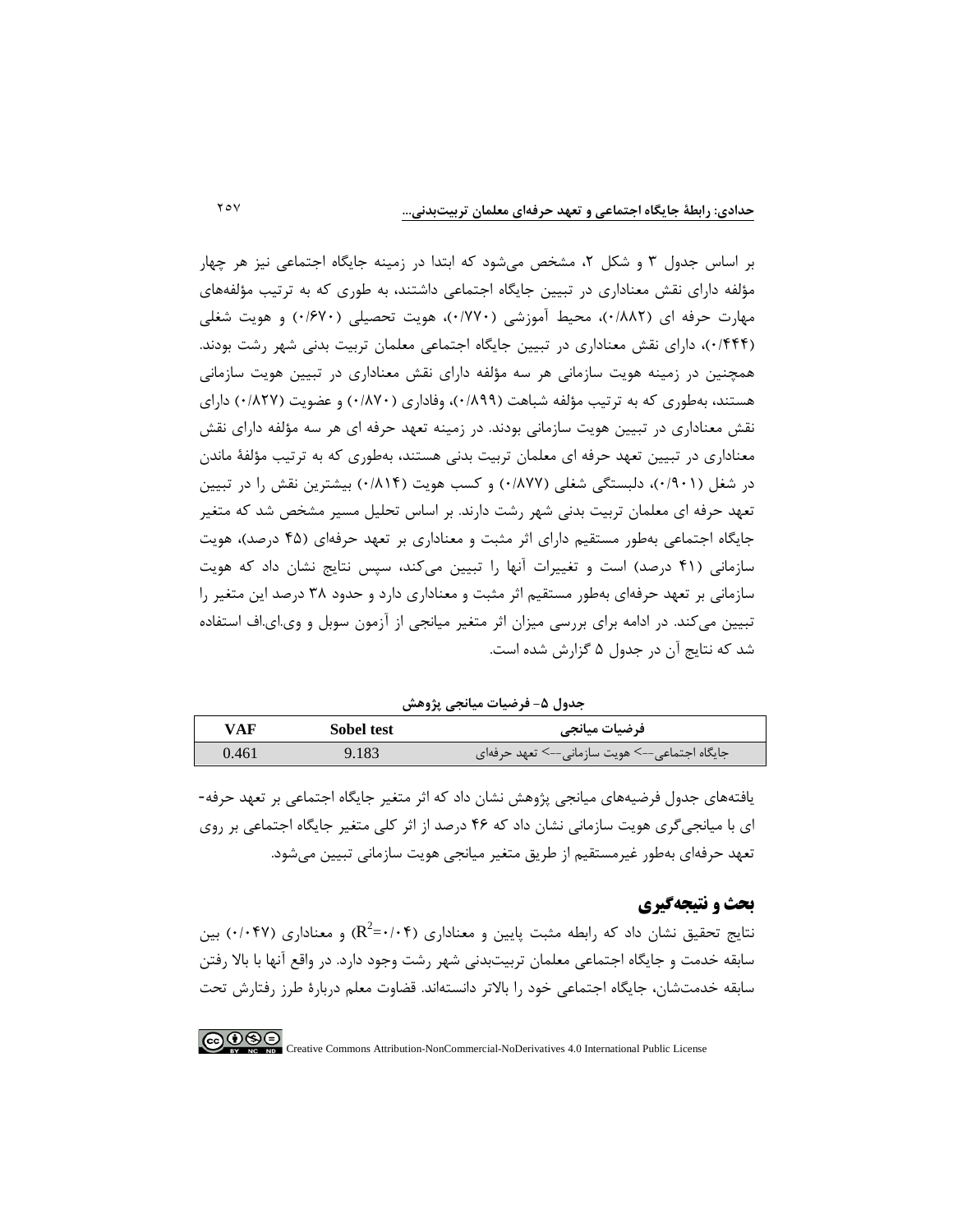تأثیر سن و به طبع آن سابقه قرار می $\xi$ یرد که البته دلیل آن می تواند وضعیت و موقعیتی باشد که او در آن فرهنگ رشد کرده و اجتماعی شدهاند. در واقع ممکن است، فرهنگ و روش اجتماعی شدن که در زمان تحصیل آنها رایج بوده، بر قضاوت آنها تأثیر داشته است و به همین دلیل قضاوت و رفتار معلمان با سوابق متفاوت، بر نوع تفکر و رفتار و انتظاراتشان اثرگذار باشد. البته این مطلب را هم باید بیان کرد که بر طبق مطالعه لاو و همکاران (2017) هر چه سابقه خدمت بالاتر میرود، امنیت شغلی نیز بالاتر میرود و وضعیت استخدامی بهتري پیدا میکنند که این خود سبب آسودگی خیال و نوعی آرامش روانی میشود. از منظر دیگري نیز میتوان گفت که با افزایش سابقه و پیشرفت شغلی و همچنین همزمان برخی کاهش انتظارات شغلی دارد این احتمال وجود دارد که احساس دلبستگی و رضایت بهتري نسبت به جایگاه خود داشته باشند.

نتایج در مورد رابطه مدرك تحصیلی با جایگاه اجتماعی نشان داد که رابطه منفی و معناداري و معناداري (۰/۰۰۲) بین این مؤلفهها وجود دارد. به نحوي که هر چه مدرک تحصیلی (۰/۹) و معناداري (۰/۰۲  $\mathbb{R}^2$ معلمان بالاتر رفته است احساس پایینتري از جایگاه و منزلت خود داشته و دلبستگی و تعلقشان به حرفه معلمی کمتر شده است. این یافته با نظریه برابري که فرد هر گاه احساس برابري بین نهادهها و نتایج ننماید، در او انگیزه و رضایت ایجاد نمیشود و همینطور با نظریه انتظار که ممکن است نوع و میزان انتظارات نیروهاي با تحصیلات بالا بیشتر باشد (کیم و همکاران، ،2018 3) همخوانی دارد. بنابراین میتوان اینگونه تحلیل کرد که با بالاتر رفتن مدرك تحصیلی و نهادههایی که معلمان با تحصیلات به دست میآورند و انتظار دارند به نسبت دادههایی که براي سازمان به ارمغان آوردهاند به همان میزان از سازمان دریافت کنند، چون این دریافتی را از سازمان ندارند و به میزانی که باید

پاداش دریافت نمیکنند و به جایگاه واقعی خود در سازمان دست نمییابند، بنابراین احساس رضایتمندي و دلبستگی پایینی دارند و جایگاه اجتماعی خود را پایین ارزیابی میکنند. این نتیجه با مطالعه هاردمن همخوانی دارد، زیرا در مطالعه مذکور افراد داراي تحصیلات لیسانس و بالاتر، کمترین رضایت شغلی را ابراز کردهاند. نتایج برخی تحقیقات بیانگر این مطلب است که با افزایش مدرك تحصیلی تمایل به ادامه خدمت کاهش مییابد، اما نتایج مطالعه ژنگ (2018) با تحقیق حاضر همخوانی ندارد که ممکن است به علت تفاوت در نوع شغل و سازمان باشد. همچنین این احتمال وجود دارد که در آن سازمانها با افزایش میزان تحصیلات، کنترل شغلی و نظارت کمتري از جانب سرپرست بر روي عملکرد اعمال شود و چنین ادراکی از آن توسط پاسخ دهندگان باشد، از دلایل آن باشد. برخی تحقیقات نشان دادهاند معلمانی که سن بالایی داشته ولی از تحصیلات

کمتري برخوردار بودهاند، نگرش مثبتتري نسبت به قدرت و منزلت اجتماعی، حقوق و تعهد نسبت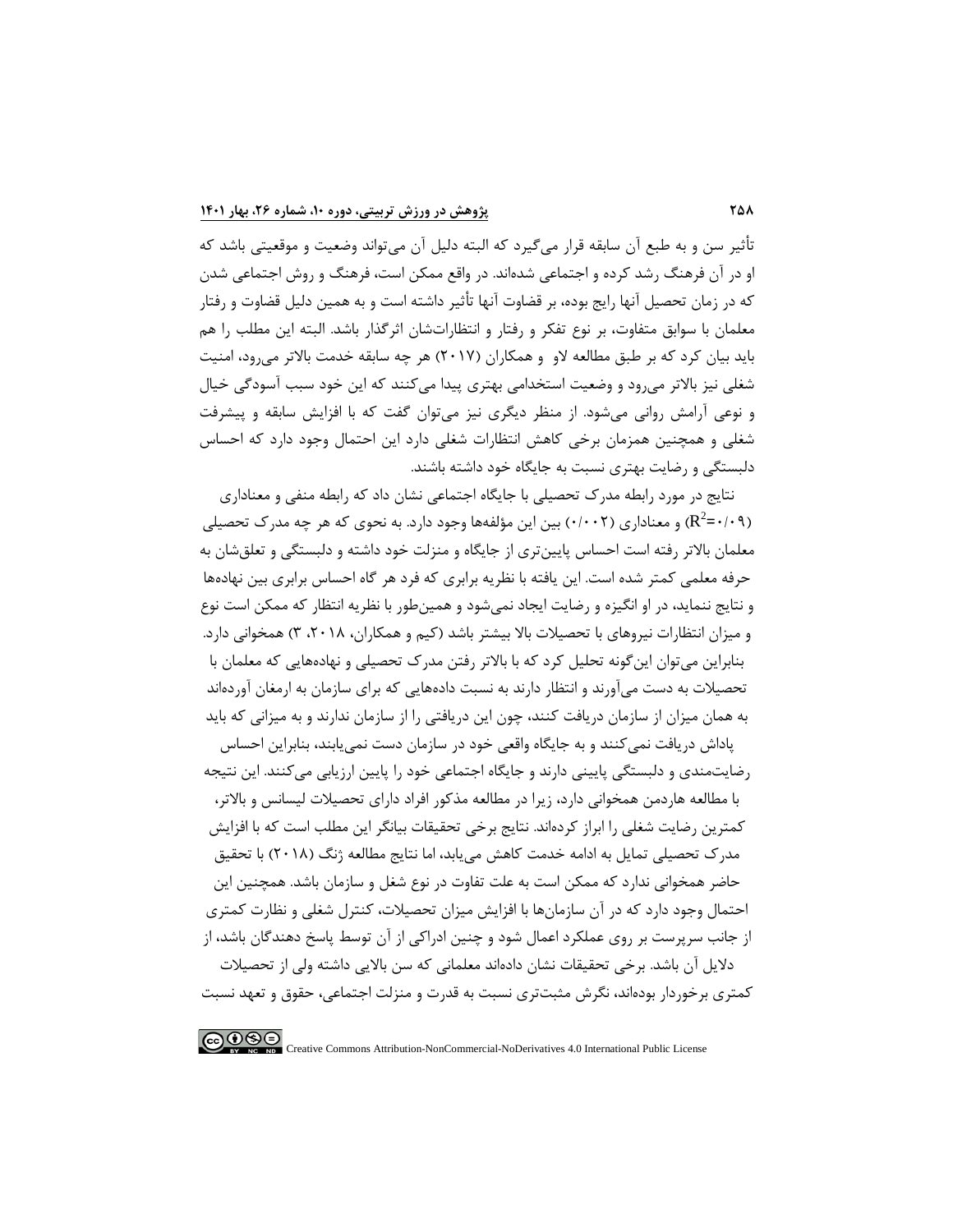به شغل معلمی داشتند و احساس میکردند که تغییر قابلملاحظهاي در زندگی دانش آموزان ایجاد و همکاران، 2020). [1](#page-16-0) کردهاند (ردلو وضعیت استخدامی، دیگر مؤلفهاي است که با جایگاه اجتماعی معلمان، رابطه مثبت و معناداري داشت. وضعیت استخدامی به نوع قرارداد معلمان و قراردادي، پیمانی یا رسمی بودن آنان اشاره دارد. دلیل محتمل براي این موضوع، تأثیر مهمی است که نوع قرارداد بر امنیت شغلی معلمان و همچنین، میزان و نحوه دریافت حقوق، مزایا و سایر منافع مادي آنان دارد. در واقع هر چه معلمان تربیتبدنی از وضعیت استخدامی خود مطمئنتر باشند و احساس امنیت شغلی داشته باشند، مسلماً احساس رضایت و تعلق بیشتري به حرفه خود دارند و در نتیجه جایگاه و منزلت خود را بالاتر میپندارند. این نتایج با نتایج تحقیقات دشتی و همکاران (2012) همخوانی ندارد که احتمالاً ترس از پاسخ صحیح به علت نداشتن امنیت شغلی و شرایط خاص آن شغل است.

نتایج تحلیل مسیر نشان داد که جایگاه اجتماعی اثر معناداري بر تعهد حرفهاي معلمان تربیتبدنی شهر رشت دارد. مهارتهاي حرفهاي یکی از ابعاد در نظر گرفته شده براي متغیر جایگاه اجتماعی و دلبستگی شغلی نیز از ابعاد متغیر تعهد حرفهاي است که در تحقیق انجام شده مؤثرترین ابعاد هستند. اسلامیه و محمدداودي (2014) در تحقیق خود با عنوان ارزیابی سطح صلاحیتها و مهارتهاي حرفهاي مدیران مدارس و رابطه آن با تعهد و دلبستگی شغلی معلمان به این نتیجه رسیدند که بین مهارتهاي حرفهاي و تعهد و دلبستگی شغلی معلمان رابطه معناداري وجود دارد، هویت شغلی یکی دیگر از مؤلفهها براي متغیر جایگاه اجتماعی است. یکی از مشکلاتی که در مقطع کنونی آموزش و پرورش وجود دارد، کمبود بودجه و تهیه هزینههاي موجود در این سازمان است. چون سازمان آموزش و پرورش بهطور مستقیم، نهادي پولساز و درآمدزا نیست، در اکثر زمینهها بهخصوص در زمینه تربیتبدنی و تهیه و تأمین امکانات و تجهیزات ورزشی براي مدارس و سرانه پرداختی به ازاي هر دانشآموز با مشکل روبهرو است. این ضعفها به نوبه خود میتوانند سبب تنزل جایگاه این درس و کاهش انگیزه و جایگاه سازمان براي معلمان تربیتبدنی شوند. چون این پدیده باعث میشود والدین و البته جامعه به این درس اهمیت ندهند و ارزش و اعتباري براي این درس قائل نباشند که پیامد آن را میتوان از دست دادن جایگاه این درس و به سبب آن پایین آمدن جایگاه اجتماعی معلمان تربیتبدنی در دید والدین و سازمان و جامعه دانست، که این خود سبب عدم تعهد به حرفه و شغل خواهد شد. اگر آموزش و پرورش بتواند محیطی را براي معلمان

<span id="page-16-0"></span>1. Ridlo

-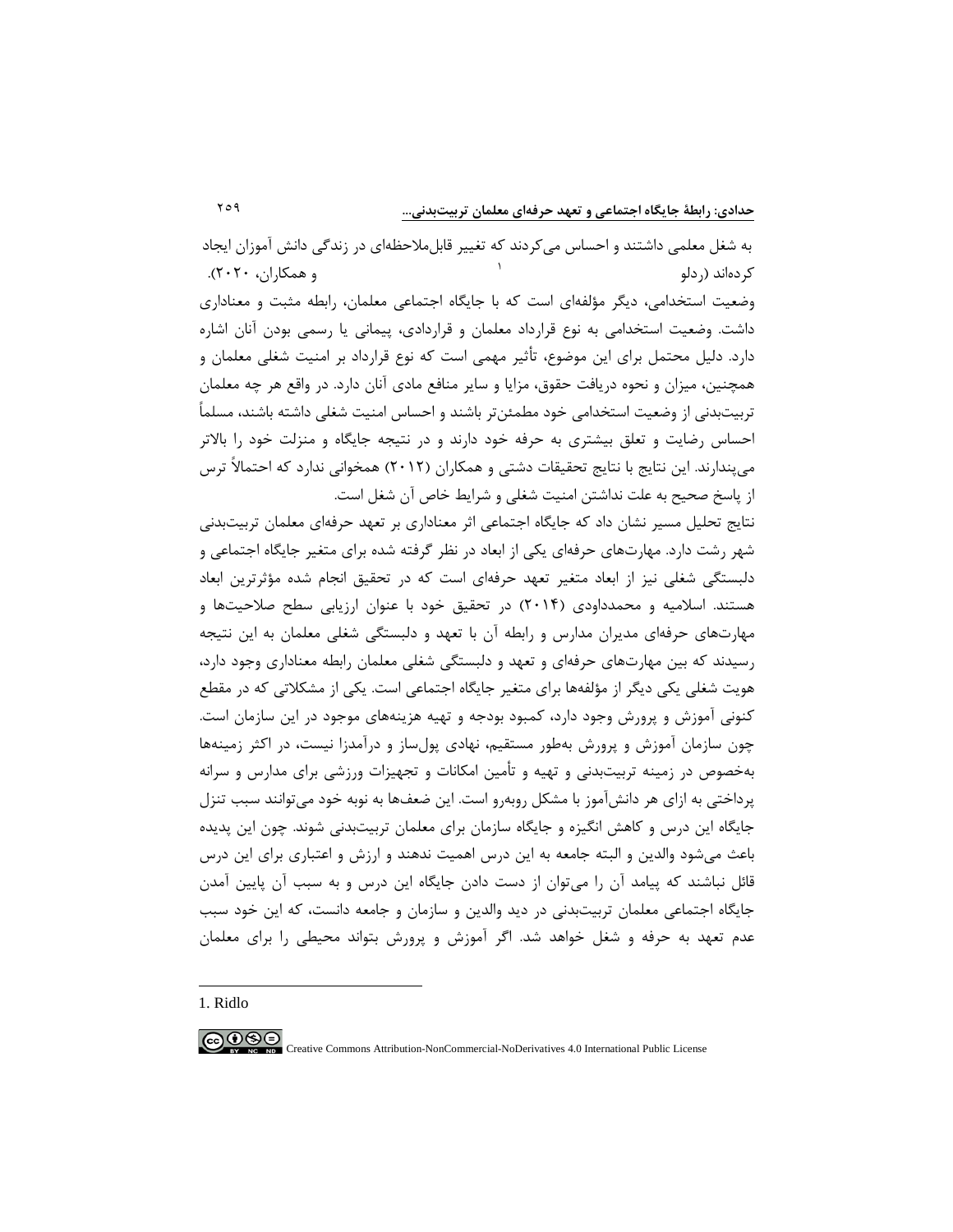تربیتبدنی فراهم کند که تجارب شغلی مطلوبی را تجربه کنند و بین تربیتبدنی و ورزش و دیگر دروس تبعیض غیرمتعارف قائل نشوند احتمالا سبب ادراك بهتري از جایگاه اجتماعی و هویت سازمانی میشود. اگر معلمان ادراك مثبت و مناسبی از جایگاه اجتماعی داشته باشند در صورت عدم نظارت و کنترل قوي نیز عملکرد و رفتار مناسبی خواهند داشت. در تبیین نظري بیشتر می- توان گفت بر اساس نظریه تبادل اجتماعی، از آنجایی که کارکنان، منافع مورد نیاز و انتظارات خود از سازمان را دائما مطالبه میکنند، در صورت ادراك ارزش و هویت مناسب، براي ارائه رفتارهایی فراتر میتوانند انگیزه پیدا خواهند کرد (وسل و همکاران، ،2021 4).

بررسی اثر جایگاه اجتماعی بر هویتسازمانی نیز بیانگر اثر معناداري (0/39) بین این متغیرها بود. اهمیت تعلق و همبستگی به دلیل وجود هویتسازمانی در این است که این مؤلفه، دربردارندة احساسی قويتر از رابطه میان افراد در قالب حمایت و پشتیبانی، آزادي بیان و مراقبت عمومی است. آنان به دلیل دوست داشتن محیط کار خود، احتمالاً از اقداماتی که به بهبود تصویر سازمان و همکاران آنها کمک میکند دریغ نمینمایند. همچنین، زمانی که ارزشهاي کارکنان با ارزشهاي سازمانی در تطابق باشد، آنها راضیتر هستند، به سازمان تعهد بیشتر دارند، تمایل کمتري به ترك سازمان دارند، نگرش و افکار مثبتتري به کارکنان سازمان دارند و داراي رفتار اجتماعی از پیش تعیین شده هستند، زیرا سازمان را پشتیبان خود میدانند و در حقیقت، خود را از سازمان جدا نمیدانند (میتچل و همکاران، ۲۰۱۹، ۵). حال هر چه جایگاه اجتماعی فرد از حرفهای که در آن نقشآفرینی میکند بیشتر شود، خود را با سازمان بیشتر هویتیابی میکند و احساس یکی بودن با سازمان میکند و همین دلبستگی به سازمان است که سبب رضایت از حرفه میشود. نیلی پور طباطبایی و بیگلري (2014) در پژوهش خود با نام بررسی ارتباط بین هویتسازمانی، رضایت شغلی و رفتار شهروندي در پرستاران به این نتیجه رسیدند که هویتسازمانی با رضایت شغلی و رضایت شغلی با رفتار شهروندي سازمانی رابطه مثبت و معناداري دارند. کاهش هویت و بهتبع آن کاهش رضایت شغلی موجب افزایش ترك خدمت کارکنان میشود و سرمایههاي انسانی و دانشی سازمان از دست میرود. اگر به معلمان تربیتبدنی با احترام و شخصیت بخشی رفتار شود، در تصمیمگیريها و استراتژيهاي درس تربیتبدنی از نظرات و دیدگاههاي آنها استفاده شود، دادههایشان با ستاده- هایی که از سازمان و مدارس دریافت میکنند برابري کند و در انجام فعالیتهاي خود در آموزشگاهها ابتکار عمل و استقلال داشته باشند و غیره، احساس و درك مناسب و درخوري از جایگاه و منزلت اجتماعی خود پیدا میکنند و به حرفه و سازمان خود به دیده افتخار مینگرند که این خود باعث نگرش مثبت به حرفه، علاقه به سازمان و در نتیجه هویتسازمانی مثبتی خواهد شد.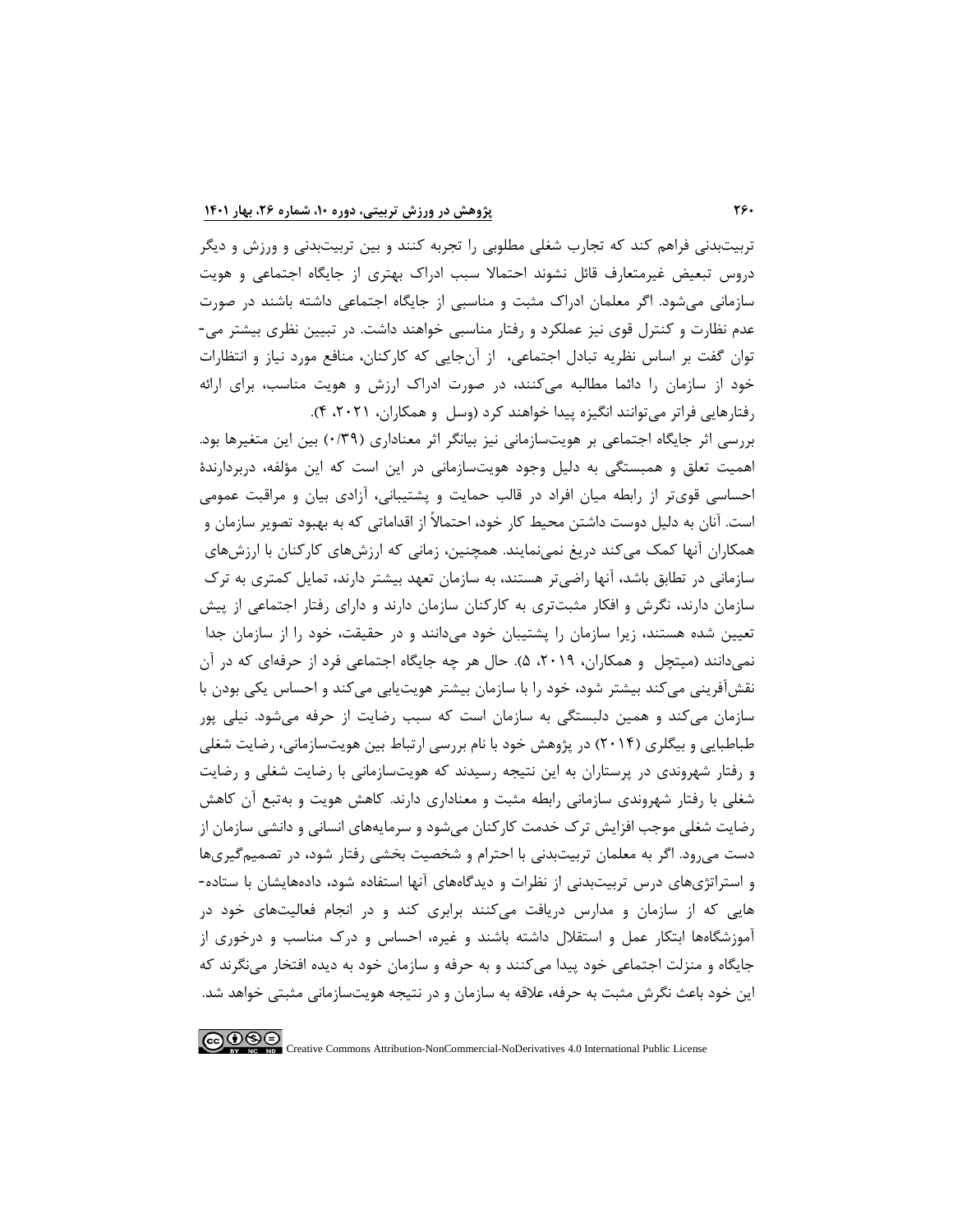همچنین یافتههاي این تحقیق نشان داد که هویتسازمانی بر تعهد حرفهاي معلمان تربیتبدنی اثر معناداري (0/57) دارد و هویتسازمانی میتواند پیشبینی کنندة تعهد حرفهاي باشد. مطالعات پژوهشگران بیانگر این مطلب است که هر زمان کارمندان با سازمان خود هویت یابی میشوند، تعهد بالاتري به حرفه خود داشتهاند و تمایل به ترك شغل و سازمان در آنها کاهش مییابد (ژنگ، ،2018 3). محققان اذعان نمودند که دلبستگی شغلی پیشدرآمد یا پیشنیاز تعهد شغلی است. آنها دلبستگی شغلی را به عنوان یک متغیر تعدیلکننده روابط میان نگرشهاي مختلف از جمله اخلاق کاري، تعهد حرفهاي و تعهد شغلی تعریف کردهاند. بهویژه اینکه دلبستگی شغلی روي تعهد شغلی اثر مستقیم میگذارد. از دیدگاه این دو پژوهشگر، رابطه بین دلبستگی شغلی و تعهد شغلی مبتنی بر تئوري مبادله اجتماعی است، زیرا افراد تمایل دارند با کسانی ارتباط دوجانبه برقرار کنند که از آنها منتفع شوند. تجارب کاري مثبت کارمندان نیز در گرو تلاشهاي سازمان است زیرا کارمندانی که دلبستگی شغلی بالایی داشته باشند هویتسازمانی آنها افزایش مییابد و در نتیجه تعهدشان به شغل و سازمان بیشتر میشود (به نقل از ابطحی و مولایی، ۲۰۰۶، ۵۷). مصطفی نژاد (۲۰۱۳) در تحقیق خود به رابطه مثبت میان هویتسازمانی و تعهد حرفهاي اشاره کرد. البته زمانی که هویت نقش میانجی را بین سیاست سازمانی و تعهد حرفهاي داشت، رابطه منفی و غیر معنادار بود. صادقیان سورکی و همکاران (2010) به این نتیجه رسیدند که زمانی که این دو متغیر کنار هم باشند بیشترین تأثیر را خواهند داشت. یافتههاي این پژوهش با نتایج پژوهشهاي رحمان سرشت و ساغروانی (2014) سازگار است. باید به این نکته اذعان داشت که میتوان از طریق راهکارهایی جهت افزایش هویتسازمانی از جمله توجه مدیران سازمان به کارکنان، فعالیتها و کارهایی که کارکنان بین خود و سازمان ویژگیهاي مشترك پیدا میکنند و ایجاد اهداف مشترك بین افراد و سازمان میتوان حس شباهت و وفاداري بین کارمند و سازمان را به وجود آورد تا ایجاد هویتسازمانی را براي کارکنان افزایش داد و به بروز هر چه بیشتر تعهد حرفهاي کارکنان منجر شد. توجه به هویتسازمانی زمانی ارزشمند است که بتوانیم آن را در بستر سازمان مطالعه کنیم و در جهت مناسب تغییر دهیم. اگر چه تغییر هویتسازمانی بهسختی صورت میگیرد وسل و همکاران (2021) بیان کردند که میتوان هویتسازمانی را تغییر داد. بنابراین با توجه به تأثیر هویتسازمانی بر تعهد حرفهاي میتوان نتیجه گرفت که نحوه معنابخشی فرد به سازمان (هویتسازمانی) میتواند پیوند وي را با سازمان، پیشبینی نماید. ضمناً با توجه به اینکه میتوان اثرات مستقیم بین دو متغیر را از طریق متغیر سوم هدایت کرد بنابراین ارزیابی رابطه غیرمستقیم نیز اهمیت دارد. در این پژوهش هویتسازمانی در نقش متغیر میانجی براي جایگاه اجتماعی و تعهد حرفهاي انتخاب و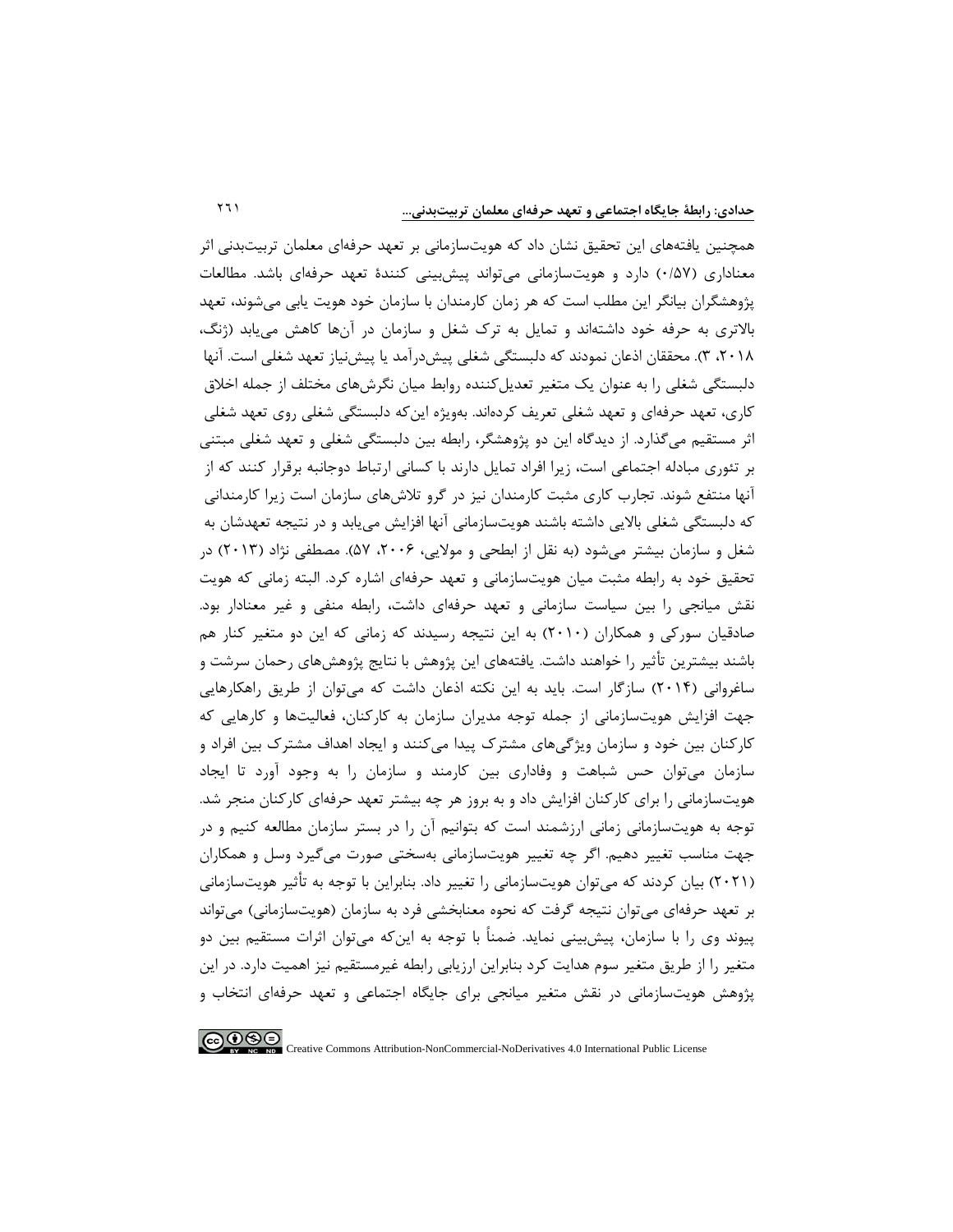تحلیل شد. بر حسب یافته رابطه غیرمستقیم جایگاه اجتماعی بر تعهد حرفهاي با میانجی هویت معنادار است و شدت آن کمی بیشتر از اثر مستقیم جایگاه بر تعهد حرفهاي است. این یافته بیانگر آن است که رابطه علی معلولی بین جایگاه و تعهد را میتوان با میانجی هویتسازمانی هدایت یا تغییر اساسی در آن ایجاد کرد. حسنی و همکاران (2015) با مطالعه تأثیر تجربه و عوامل سازمانی بر تعهد حرفهاي معلمان با بررسی نقش میانجی خودکارآمدي و هویتسازمانی بر روي کلیه معلمان ابتدایی شهرستان پیرانشهر در سال تحصیلی 2012-92 به این نتیجه رسیدند که مسیرهاي بین خودکارآمدي و هویتسازمانی با تعهد حرفهاي معنادار است و واسطهگري هویت در رابطه بین گفتگوي دوطرفه با تعهد حرفهاي معنادار شد، ولی میانجیگري هویتسازمانی در ارتباط بین سیاست و تعهد حرفهاي تأیید نگردید. البته هویت هر سازمان، افراد درون آن را تحت تأثیر قرار میدهد (سوبا، 2019). اگر قصد بر آن باشد که هویت، تصویر مثبتی از سازمان ارائه دهد، پس باید مدیران از سبکهاي کارساز و مطلوب استفاده کنند تا در تحقق این هدف موفق باشند. با تقویت هر چه بیشتر هویتسازمانی در کارکنان از طریق برقراري ارتباطات داخلی و خارجی در سازمان، به وجود آوردن وجهه خارجی مثبت از سازمان و به وجود آوردن تیم مدیران عالی و باکفایت در سازمان، میتوان این حس را در کارکنان به وجود آورد که خود را از طریق سازمان هویتیابی نمایند. در واقع باید گفت مدیران عالی سازمان در شکلگیري هویتسازمانی نقش بسزایی ایفا میکنند، زیرا توانایی رهبري مدیران و شایستهسالاري آنان بر هویت شغلی و سازمانی کارکنان اثر گذار است. در واقع براثر تصمیمات موفق مدیران، موقعیت و برند سازمان ارتقا پیدا میکند و در نتیجه رضایت و هویت کارکنان ارتقا مییابد.

به طور کلی بر اساس یافتههاي پژوهش میتوان گفت که هر چند جایگاه اجتماعی به طور مستقیم اثر قابلتوجهی بر تعهد حرفهاي دبیران تربیتبدنی دارد اما اثر غیرمستقیم آن (از طریق میانجی هویتسازمانی) بیشتر است. بر این اساس به مدیریت بخش تربیتبدنی آموزش و پرورش شهر رشت پیشنهاد میشود که جهت افزایش جایگاه و منزلت معلمان تربیتبدنی بهطور مستقیم براي ارتقاي هویتسازمانی آنان اقدام کنند تا از این طریق تعهد و التزام معلمان تربیتبدنی را به حرفه و در نهایت به سازمان آموزش و پرورش افزایش دهند.

## **تقدیر و تشکر**

تیم تحقیق این پژوهش از همکاري معاونت تربیتبدنی و سلامت اداره کل آموزش و پرورش استان گیلان و کلیه پاسخ دندگان این پژوهش قدرانی و تقدیر بی عمل میآورند.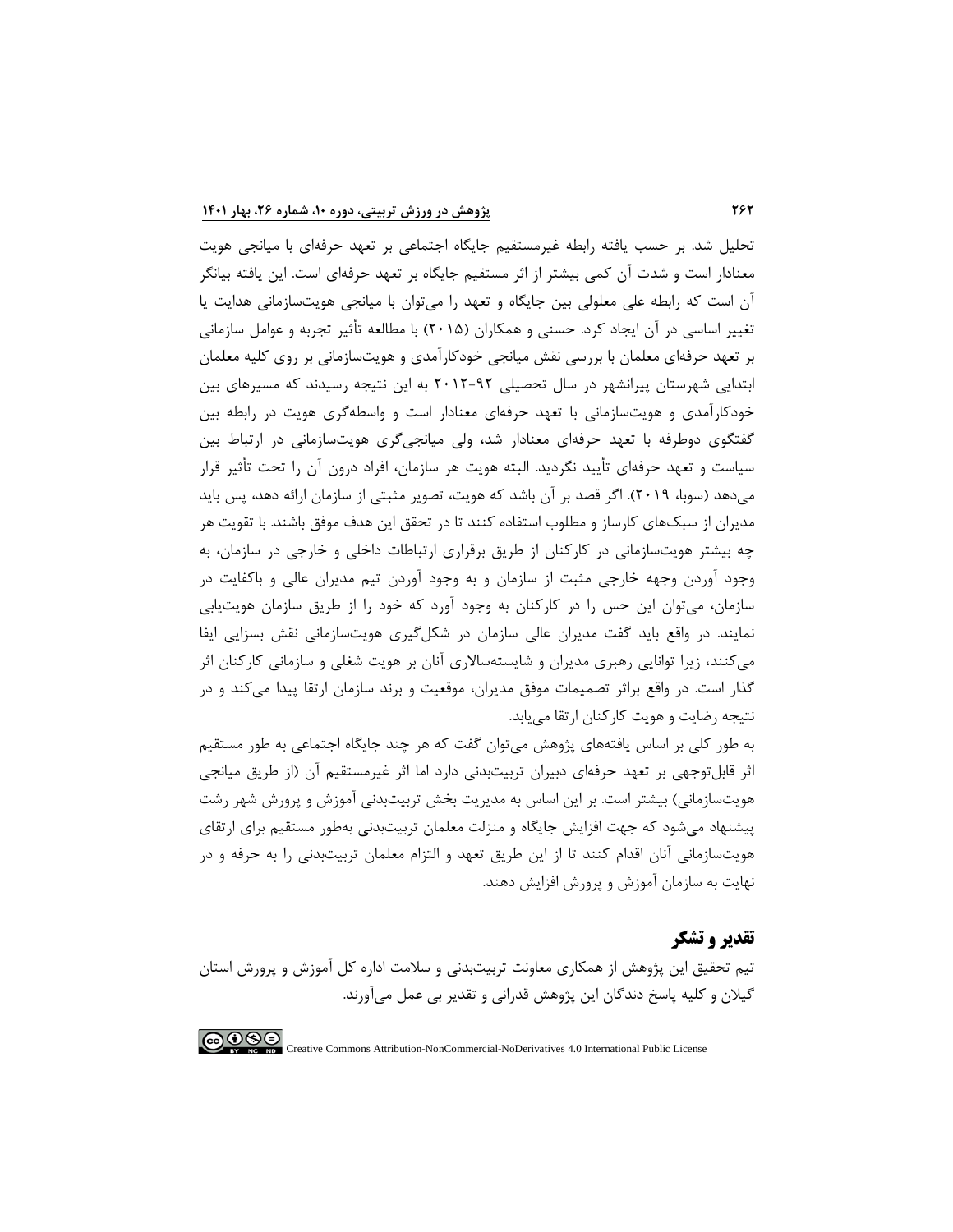## **منابع**

- 1. [Aranya, N. Pollock, J. & Amernic, J. \(2006\). An examination of professional](https://www.sciencedirect.com/science/article/abs/pii/0361368281900076) [commitment in public accounting.](https://www.sciencedirect.com/science/article/abs/pii/0361368281900076) Organizations and Society, 6: 271-280.
- 2. [Hakimi, R., & Roudbari, M. \(2006\). Comparison of Social Position of Primary,](https://jeps.usb.ac.ir/article_771_8c9600706482f08c03ceee324c7939fd.pdf)  [Secondary and Secondary Teachers of Sistan and Baluchestan Province. Journal of](https://jeps.usb.ac.ir/article_771_8c9600706482f08c03ceee324c7939fd.pdf)  [Educational Sciences and Psychology, 1\(1\): 1-14. \(Persian\)](https://jeps.usb.ac.ir/article_771_8c9600706482f08c03ceee324c7939fd.pdf)
- 3. [Hassani, Mohammad; Mustafa Nejad, Helaleh; Mustafa Nejad, Chiman; Shohoudi,](http://jedu.marvdasht.iau.ir/article_796_bc28cce392b3f32429b3f97cc419697d.pdf)  [Maryam .\(2015\). The effect of experience and organizational factors on teachers](http://jedu.marvdasht.iau.ir/article_796_bc28cce392b3f32429b3f97cc419697d.pdf)  ['professional commitment: the Mediating Role of Teacher Efficacy and](http://jedu.marvdasht.iau.ir/article_796_bc28cce392b3f32429b3f97cc419697d.pdf)  [organizational Identity. Journal of New Approaches in Educational Administration,](http://jedu.marvdasht.iau.ir/article_796_bc28cce392b3f32429b3f97cc419697d.pdf)  [6\(21\), 1-20. \(Persian\).](http://jedu.marvdasht.iau.ir/article_796_bc28cce392b3f32429b3f97cc419697d.pdf)
- 4. [Islamiyya, F., Davoodi, M., & Hossein, A. \(2014\). Assessment of the level of](http://ensani.ir/file/download/article/20170301060235-10100-175.pdf)  [competencies and professional skills of primary school principals and their](http://ensani.ir/file/download/article/20170301060235-10100-175.pdf)  [relationship with the commitment and commitment of teachers, Academic Journal of](http://ensani.ir/file/download/article/20170301060235-10100-175.pdf)  [Education and Evaluation, 7 \(27\): 103-116. \(Persian\)](http://ensani.ir/file/download/article/20170301060235-10100-175.pdf)
- 5. [Kaab omeir, F., Haidari, G. \(2016\). Construct and validate a questionnaire Social](https://stim.qom.ac.ir/article_658_57fe6574e370b6f165fabbf5b48df51c.pdf)  [Position Knowledge and Information Science profession. Sciences and Techniques of](https://stim.qom.ac.ir/article_658_57fe6574e370b6f165fabbf5b48df51c.pdf)  [Information Management, 2\(1\), 99-122.](https://stim.qom.ac.ir/article_658_57fe6574e370b6f165fabbf5b48df51c.pdf) **(**Persian**)**.
- 6. [Kim, A. Y., Sinatra, G. M., & Seyranian, V. \(2018\). Developing a STEM identity](https://www.researchgate.net/profile/Viviane-Seyranian/publication/325574599_Developing_a_STEM_Identity_Among_Young_Women_A_Social_Identity_Perspective/links/5b2089e1458515270fc59685/Developing-a-STEM-Identity-Among-Young-Women-A-Social-Identity-Perspective.pdf)  [among young women: A social identity perspective.](https://www.researchgate.net/profile/Viviane-Seyranian/publication/325574599_Developing_a_STEM_Identity_Among_Young_Women_A_Social_Identity_Perspective/links/5b2089e1458515270fc59685/Developing-a-STEM-Identity-Among-Young-Women-A-Social-Identity-Perspective.pdf) *Review of Educational Research*, *88*[\(4\), 589-625.](https://www.researchgate.net/profile/Viviane-Seyranian/publication/325574599_Developing_a_STEM_Identity_Among_Young_Women_A_Social_Identity_Perspective/links/5b2089e1458515270fc59685/Developing-a-STEM-Identity-Among-Young-Women-A-Social-Identity-Perspective.pdf)
- 7. [Luo, Z., Marnburg, E., & Law, R. \(2017\). Linking leadership and justice to](https://www.emerald.com/insight/content/doi/10.1108/IJCHM-08-2015-0423/full/html)  [organizational commitment: The mediating role of collective identity in the hotel](https://www.emerald.com/insight/content/doi/10.1108/IJCHM-08-2015-0423/full/html)  industry. *[International Journal of Contemporary Hospitality Management](https://www.emerald.com/insight/content/doi/10.1108/IJCHM-08-2015-0423/full/html)*.
- 8. Mitchell, R., Boyle, B., & [Von Stieglitz, S. \(2019\). Professional commitment and](https://link.springer.com/article/10.1007/s10869-018-9550-0)  [team effectiveness: a moderated mediation investigation of cognitive diversity and](https://link.springer.com/article/10.1007/s10869-018-9550-0)  task conflict. *[Journal of Business and Psychology](https://link.springer.com/article/10.1007/s10869-018-9550-0)*, *34*(4), 471-483.
- 9. [Mostafa Nejad, H. \(2013\). Investigating the Relationship Between Individual and](https://ganj.irandoc.ac.ir/#/articles/a7c9015ac1efa38cd29841b385a049e9)  [Organizational Forecasts with Professional Commitment of Primary Teachers in the](https://ganj.irandoc.ac.ir/#/articles/a7c9015ac1efa38cd29841b385a049e9)  [City of Piranshahr. \(Persian\)](https://ganj.irandoc.ac.ir/#/articles/a7c9015ac1efa38cd29841b385a049e9)
- 10. [Naderiyan Jahromi, M., & Jaberi, A. \(2012\). Factors Affecting the Social Position of](http://ensani.ir/file/download/article/20160717145812-10039-28.pdf)  [Physical Education Teachers from the Viewpoint of High School Students in Isfahan.](http://ensani.ir/file/download/article/20160717145812-10039-28.pdf) [Quarterly journal of sport management, 2\(3\): 24-31. \(Persian\)](http://ensani.ir/file/download/article/20160717145812-10039-28.pdf)
- 11. [Nili Pour Tabatabaei, A., & Biglari, M. \(2013\). The Relationship between](http://ijnv.ir/article-1-125-fa.pdf)  [Organizational Identity, Job Satisfaction and Citizenship Behavior in Nurses.](http://ijnv.ir/article-1-125-fa.pdf)  Quarterly Journal of [Nursing Management, 3 \(3\): 61-67. \(Persian\)](http://ijnv.ir/article-1-125-fa.pdf)
- 12. [Qing, M., Asif, M., Hussain, A., & Jameel, A. \(2020\). Exploring the impact of](https://www.researchgate.net/profile/Muhammad-Asif-49/publication/332099313_Exploring_the_impact_of_ethical_leadership_on_job_satisfaction_and_organizational_commitment_in_public_sector_organizations_the_mediating_role_of_psychological_empowerment/links/5ca72ead4585157bd3235d55/Exploring-the-impact-of-ethical-leadership-on-job-satisfaction-and-organizational-commitment-in-public-sector-organizations-the-mediating-role-of-psychological-empowerment.pdf)  [ethical leadership on job satisfaction and organizational commitment in public sector](https://www.researchgate.net/profile/Muhammad-Asif-49/publication/332099313_Exploring_the_impact_of_ethical_leadership_on_job_satisfaction_and_organizational_commitment_in_public_sector_organizations_the_mediating_role_of_psychological_empowerment/links/5ca72ead4585157bd3235d55/Exploring-the-impact-of-ethical-leadership-on-job-satisfaction-and-organizational-commitment-in-public-sector-organizations-the-mediating-role-of-psychological-empowerment.pdf)

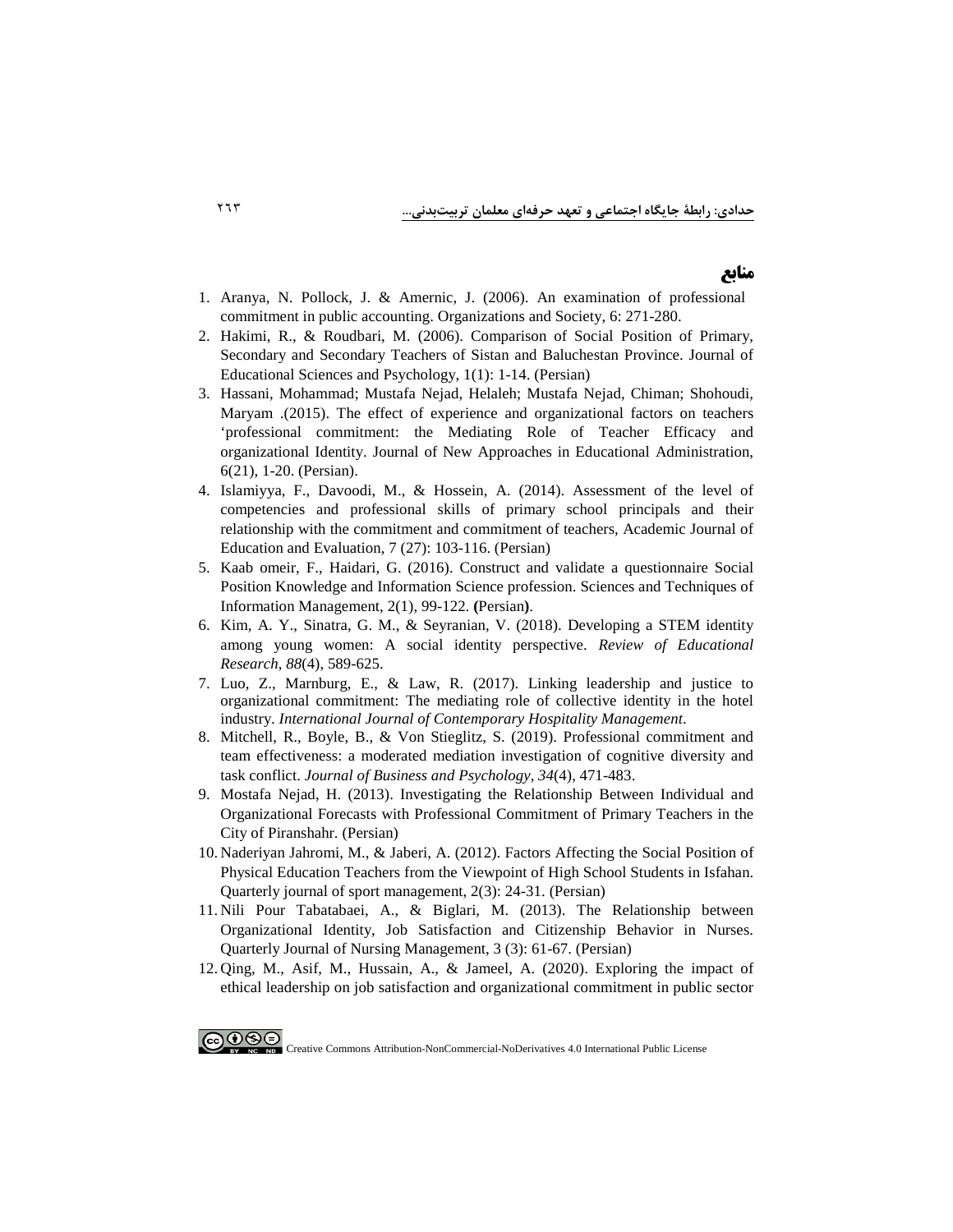[organizations: The mediating role of psychological empowerment. Review of](https://www.researchgate.net/profile/Muhammad-Asif-49/publication/332099313_Exploring_the_impact_of_ethical_leadership_on_job_satisfaction_and_organizational_commitment_in_public_sector_organizations_the_mediating_role_of_psychological_empowerment/links/5ca72ead4585157bd3235d55/Exploring-the-impact-of-ethical-leadership-on-job-satisfaction-and-organizational-commitment-in-public-sector-organizations-the-mediating-role-of-psychological-empowerment.pdf)  [Managerial Science, 14\(6\), 1405-1432.](https://www.researchgate.net/profile/Muhammad-Asif-49/publication/332099313_Exploring_the_impact_of_ethical_leadership_on_job_satisfaction_and_organizational_commitment_in_public_sector_organizations_the_mediating_role_of_psychological_empowerment/links/5ca72ead4585157bd3235d55/Exploring-the-impact-of-ethical-leadership-on-job-satisfaction-and-organizational-commitment-in-public-sector-organizations-the-mediating-role-of-psychological-empowerment.pdf)

- 13. [Rahman Sarsht, H., & Saghranani, S. \(2013\). The Impact of Organizational Identity](https://tmj.um.ac.ir/article_26533_34aeb9b0a9f6d68de13cc2ffe33cfdf7.pdf)  [and Value Trend toward Employee's Affective Affiliation, Research Transformation](https://tmj.um.ac.ir/article_26533_34aeb9b0a9f6d68de13cc2ffe33cfdf7.pdf)  [Management, 5 \(1\), 9: 52-67. \(Persian\)](https://tmj.um.ac.ir/article_26533_34aeb9b0a9f6d68de13cc2ffe33cfdf7.pdf)
- [14.Ramezani Nejad, Rahim; Shafiee, Shahram, Rasouli, Rahim, Loghmani, Mohsen](https://arsmb.journals.pnu.ac.ir/article_3953_5aab1f22cfc919aa7be6537b0944170c.pdf)  [\(2017\). Relationship between Job Characteristics and Satisfaction among Iranian](https://arsmb.journals.pnu.ac.ir/article_3953_5aab1f22cfc919aa7be6537b0944170c.pdf)  [Soccer Referees: the Mediate Role of Professional Commitment.](https://arsmb.journals.pnu.ac.ir/article_3953_5aab1f22cfc919aa7be6537b0944170c.pdf) *Applied Research [in Sport Management](https://arsmb.journals.pnu.ac.ir/article_3953_5aab1f22cfc919aa7be6537b0944170c.pdf)*, 6(1), 21-32.
- 15. [Ridlo, M. R., Widodo, S. E., & Elianasari, E. \(2020\). The Effect of Power and](https://ojs.unimal.ac.id/index.php/ijevs/article/view/2325)  [Motivation in Teacher Organizational Citizenship Behavior \(OCB\) at Madrasah](https://ojs.unimal.ac.id/index.php/ijevs/article/view/2325)  Aliyah in Central Lombok District. *[International Journal for Educational and](https://ojs.unimal.ac.id/index.php/ijevs/article/view/2325)  [Vocational Studies](https://ojs.unimal.ac.id/index.php/ijevs/article/view/2325)*, *2*(2).
- 16. [Sadeghian Soraki, M., Jamshidian, A., & Hoveyda, R. \(2010\). Organizational](https://qccpc.atu.ac.ir/article_5893_40a097c301606ad7cdebc06731301b52.pdf)  [Identity and Commitment in Educational Centers, Case Studies: Education Centers in](https://qccpc.atu.ac.ir/article_5893_40a097c301606ad7cdebc06731301b52.pdf)  [Chaharmahal & Bakhtiari Province. Quarterly Journal of Consulting Cultures, 1 \(4\):](https://qccpc.atu.ac.ir/article_5893_40a097c301606ad7cdebc06731301b52.pdf)  [25-42. \(Persian\)](https://qccpc.atu.ac.ir/article_5893_40a097c301606ad7cdebc06731301b52.pdf)
- 17. [Sam Aram, E., & Ghaempour, M. A. \(2011\). Measuring social status of teachers](https://jisds.srbiau.ac.ir/article_1909_f02b0232119151951159cfc647bf4a1e.pdf)  [among students, Journal of Social Development Studies, 3 \(4\): 76-87. \(Persian\)](https://jisds.srbiau.ac.ir/article_1909_f02b0232119151951159cfc647bf4a1e.pdf)
- 18. [Subba, D. \(2019\). Antecedent and consequences of organizational identification: a](https://link.springer.com/article/10.1186/s43093-019-0005-5)  [study in the tourism sector of Sikkim.](https://link.springer.com/article/10.1186/s43093-019-0005-5) *Future Business Journal*, *5*(1), 1-9.
- 19. [Terhart, H. \(2022\). Teachers in transition. A biographical perspective on](https://journals.sagepub.com/doi/abs/10.1177/14749041211010997)  [transnational professionalisation of internationally educated teachers in Germany.](https://journals.sagepub.com/doi/abs/10.1177/14749041211010997)  *[European Educational Research Journal](https://journals.sagepub.com/doi/abs/10.1177/14749041211010997)*, *21*(2), 293-311.
- 20. Waring, M. (2018). *[Social pressures and curriculum innovation: A study of the](https://www.taylorfrancis.com/books/mono/10.4324/9780429453922/social-pressures-curriculum-innovation-mary-waring)  [Nuffield Foundation Science Teaching Project](https://www.taylorfrancis.com/books/mono/10.4324/9780429453922/social-pressures-curriculum-innovation-mary-waring)*. Routledge.
- 21. [Wessel, L., Baiyere, A., Ologeanu-Taddei, R., Cha, J., & Blegind-Jensen, T. \(2021\).](https://westminsterresearch.westminster.ac.uk/item/qyv8v/unpacking-the-difference-between-digital-transformation-and-it-enabled-organizational-transformation)  [Unpacking the difference between digital transformation and IT-enabled](https://westminsterresearch.westminster.ac.uk/item/qyv8v/unpacking-the-difference-between-digital-transformation-and-it-enabled-organizational-transformation)  organizational transformation. *[Journal of the Association for Information Systems](https://westminsterresearch.westminster.ac.uk/item/qyv8v/unpacking-the-difference-between-digital-transformation-and-it-enabled-organizational-transformation)*, *22*[\(1\), 102-129.](https://westminsterresearch.westminster.ac.uk/item/qyv8v/unpacking-the-difference-between-digital-transformation-and-it-enabled-organizational-transformation)
- 22. [Zheng, J., & Wu, G. \(2018\). Work-family conflict, perceived organizational support](https://www.mdpi.com/1660-4601/15/2/344/pdf)  [and professional commitment: A mediation mechanism for Chinese project](https://www.mdpi.com/1660-4601/15/2/344/pdf)  professionals. *[International journal of environmental research and public health](https://www.mdpi.com/1660-4601/15/2/344/pdf)*, *15*[\(2\), 344.](https://www.mdpi.com/1660-4601/15/2/344/pdf)

**ارجاعدهی**

1. حدادي، مهدي؛ رمضانینژاد، رحیم؛ ملائی، مینا. (1401). رابطۀ جایگاه اجتماعی و 2. تعهد حرفهاي معلمان تربیتبدنی با میانجی هویتسازمانی. پژوهش در ورزش تربیتی، ١٠ (٢۶): ٢۴٣-٢٣. شناسۀ دیجیتال: 10.22089/RES.2019.7605.1701